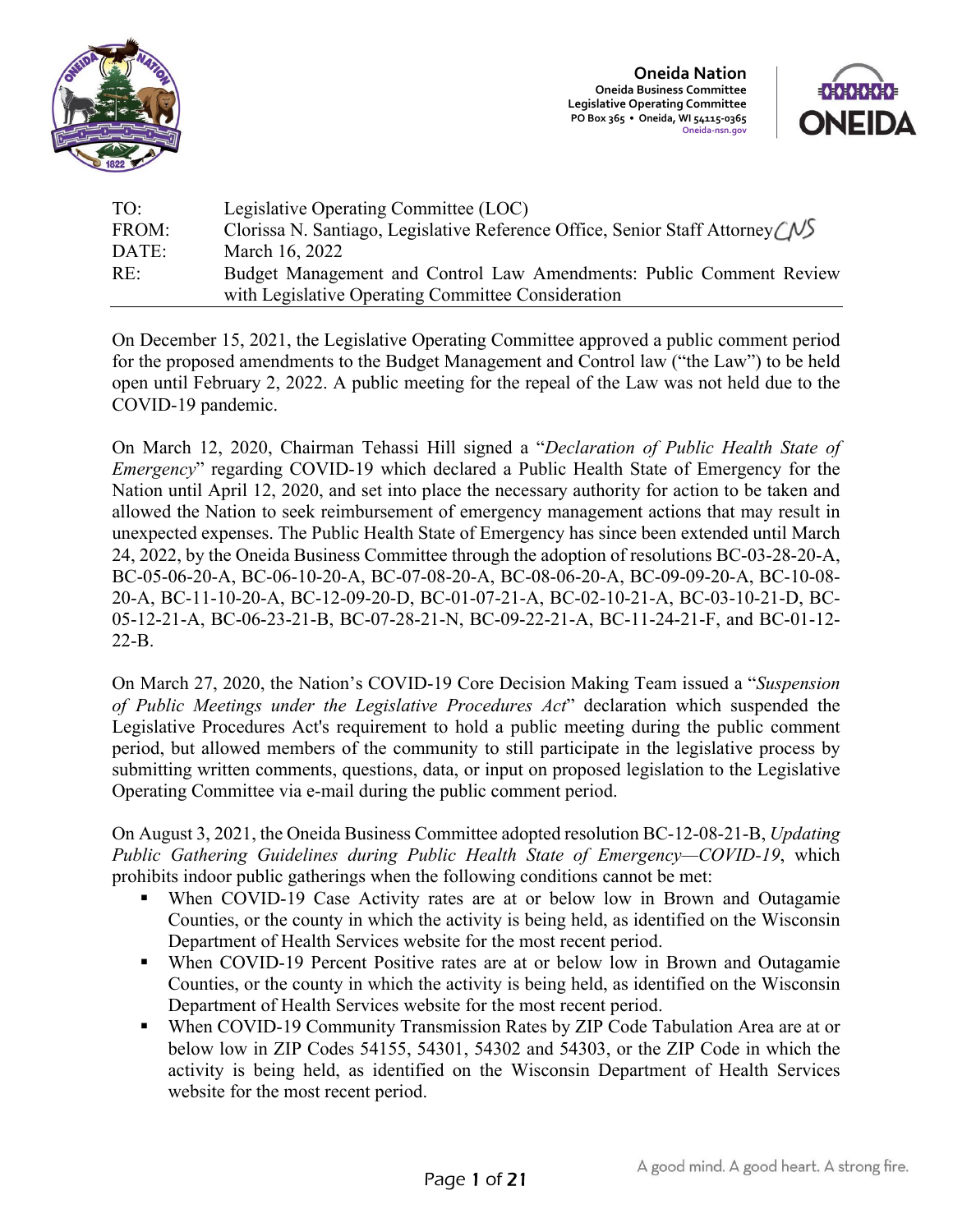Due to the fact that the conditions for holding an indoor public meeting have not been met in the Nation, in accordance with resolution BC-12-08-21-B, a public meeting for the proposed amendments to the Law was not held, but a public comment period was still held open. Members of the community were provided an opportunity to provide written submissions of comments or questions to the Legislative Operating Committee through e-mail until February 2, 2022.

The Legislative Operating Committee reviewed and considered the public comments received on February 16, 2022. This memorandum is submitted as a review of the written comments received within the public comment period.

**Comment 1 – Definition of Executive Manager:**

### **121.3. Definitions**

**121.3-1. This section shall govern the definitions of words and phrases used within this law. All words not defined herein shall be used in their ordinary and everyday sense.**

**(h) "Executive Manager" means a position of employment within the Nation that is the highest level in the chain of command under the Oneida Business Committee who is responsible for a department or division of the Nation, which includes, but is not limited to, the following positions within the Nation: General Manager, Gaming General Manager, Retail General Manager, Chief Legal Counsel, and Chief Financial Officer.**

**Lisa Liggins (written):** Line 74 – the list of BC Direct Reports/Executive Managers has changed many times in the past seven (7) years. Understanding that is definition states "including, but not limited to", I suggest, instead, the law should require a resolution to define this group of positions. This would be provide greater flexibility and clarity.

### *Response*

The commenter suggests that in an effort to provide greater flexibility and clarity, that reference to a resolution of the Nation be included in the definition for executive manager which would define this group of positions.

Currently, resolution BC-09-23-20-A*, Setting Supervision and Management of Direct Reports to the Oneida Business Committee*, defines direct reports as the following positions: Chief Counsel, General Manager, Gaming General Manager, Retail General Manager, Business Compliance Analyst, Intergovernmental Affairs and Communications Director, Emergency Management Director, Human Resources Department Area Manager, Strategic Planner, Project Manager, Project Coordinator, Budget Analyst, Executive Assistant, and Employee Relations.

In an effort to provide better clarity as to the interpretation of this Law, the following revision is recommended:

### **121.3. Definitions**

121.3-1. This section shall govern the definitions of words and phrases used within this law. All words not defined herein shall be used in their ordinary and everyday sense.



A good mind. A good heart. A strong fire.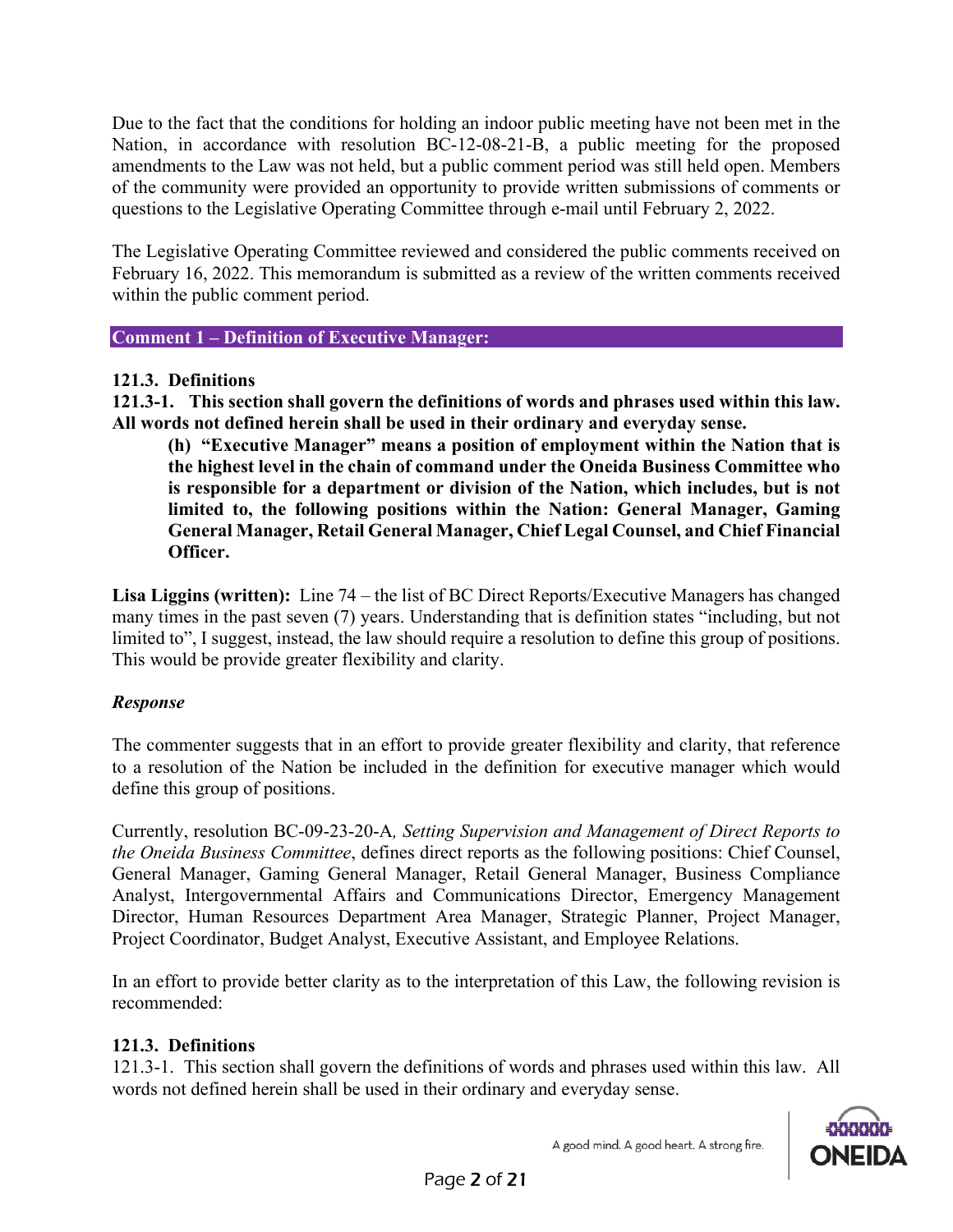(h) "Executive Manager" means a position of employment within the Nation that is the highest level in the chain of command under the Oneida Business Committee who is responsible for a department or division of the Nation, as identified by the Oneida Business Committee through the adoption of a resolutionwhich includes, but is not limited to, the following positions within the Nation: General Manager, Gaming General Manager, Retail General Manager, Chief Legal Counsel, and Chief Financial Officer.

Additionally, the Legislative Operating Committee may want to consider whether the term "executive manager" should be revised to the term "direct report" to be consistent with terminology used throughout the Nation in other capacities.

## *LOC Consideration*

The Legislative Operating Committee determined that clarification on the interpretation of the term Executive Manager could be improved through the following revision to the Law:

### **121.3. Definitions**

121.3-1. This section shall govern the definitions of words and phrases used within this law. All words not defined herein shall be used in their ordinary and everyday sense.

(h) "Executive Manager" means a position of employment within the Nation that is the highest level in the chain of command under the Oneida Business Committee who is responsible for a department or division of the Nation, as identified by the Oneida Business Committee through the adoption of a resolution. which includes, but is not limited to, the following positions within the Nation: General Manager, Gaming General Manager, Retail General Manager, Chief Legal Counsel, and Chief Financial Officer.

The Legislative Operating Committee also determined that a request should be made to the Oneida Business Committee to consider amending resolution BC-09-23-20-A, *Setting Supervision and Management of Direct Reports to the Oneida Business Committee,* to clarify which direct report positions are executive managers (Chief Counsel, General Manager, Gaming General Manager, Retail General Manager, Intergovernmental Affairs and Communications Director, Emergency Management Director, Human Resources Department Area Manager) and which direct report positions are professional support staff (Business Compliance Analyst, Strategic Planner, Project Manager, Project Coordinator, Budget Analyst, Executive Assistant, and Employee Relations).

#### **Comment 2 – Definition of Finance Administration:**

### **121.3. Definitions**

**121.3-1. This section shall govern the definitions of words and phrases used within this law. All words not defined herein shall be used in their ordinary and everyday sense.**

**(j) "Finance Administration" means the department of the Nation which consists of the Chief Financial Officer, Assistant Chief Financial Officer, the executive assistant to the Chief Financial Officer, and any other designated employee.**

**Lisa Liggins (written):** Line 82 – we know from experience, especially over the last two years, that including specific positions in laws can be a hinderance when there are changes (layoffs,

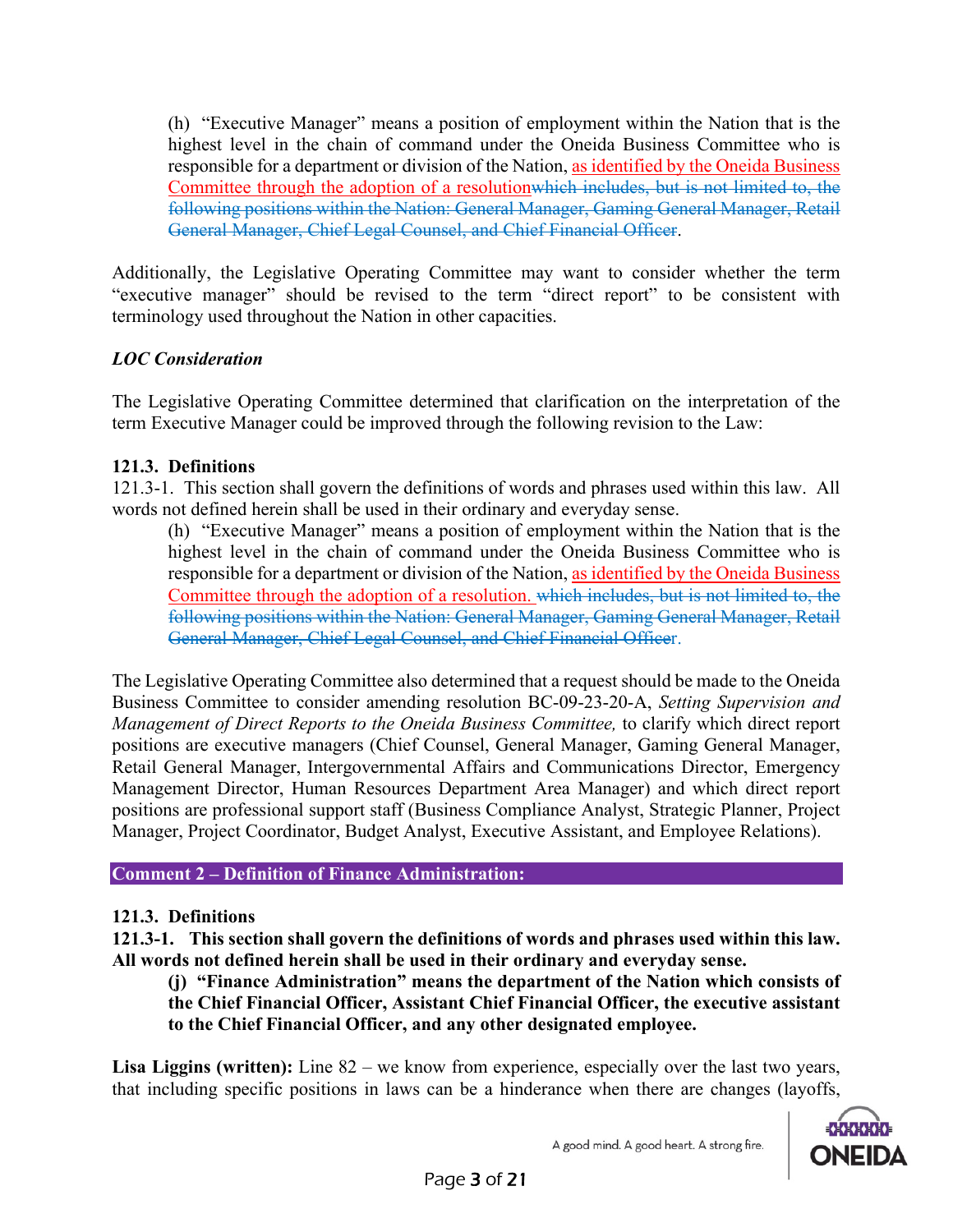budget cuts, reorganization, etc). I suggest making a more general statement about the department and its function. Or remove it entirely if my suggestion in line 189 is considered.

### *Response*

The commenter suggests revising the definition for "Finance Administration" so that it more generally describes the function of the department instead of just the positions, since we know that positions may change, or remove the use of the term entirely.

The Finance Administration is currently defined in the proposed amendments to the Law as the department of the Nation which consists of the Chief Financial Officer (CFO), Assistant Chief Financial Officer, the executive assistant to the Chief Financial Officer, and any other designated employee. *[1 O.C. 121.3-1(j)]*. The Assistant Chief Financial Officer and the executive assistance to the Chief Financial Officer are both positions that are under the purview and supervision of the Chief Financial Officer. The term "CFO" is defined in the Law as the Nation's Chief Financial Officer, or their designee at their discretion. *[1 O.C. 121.3-1(e)]*. Due to the fact that the term CFO already encompasses the use of a designee at the CFO's discretion, it is recommended that the following revisions to the Law be made in order to simplify the terminology used throughout the Law:

## **121.3. Definitions**

121.3-1. This section shall govern the definitions of words and phrases used within this law. All words not defined herein shall be used in their ordinary and everyday sense.

(j) "Finance Administration" means the department of the Nation which consists of the Chief Financial Officer, Assistant Chief Financial Officer, the executive assistant to the Chief Financial Officer, and any other designated employee.

# **121.5. Budget**

121.5-4. *Budget Adoption Procedure*. The Nation shall develop and adopt its budget according to the following procedures:

> (a)(2) Each fund unit shall be responsible for complying with the budget schedule and guidelines to submit a proposed budget to the Treasurer. The CFO Finance Administration shall not submit any budget on behalf of a fund unit unless granted express permission from the Oneida Business Committee.

### *LOC Consideration*

The Legislative Operating Committee determined that no revision to the Law is necessary based on this comment. The Legislative Operating Committee discussed and determined that the definition for Finance Administration is clear as to the key positions in that area, but also allows for flexibility by including "any other designated employee."

**Comment 3 – Definition for Fixed Charge Coverage Ratio:**

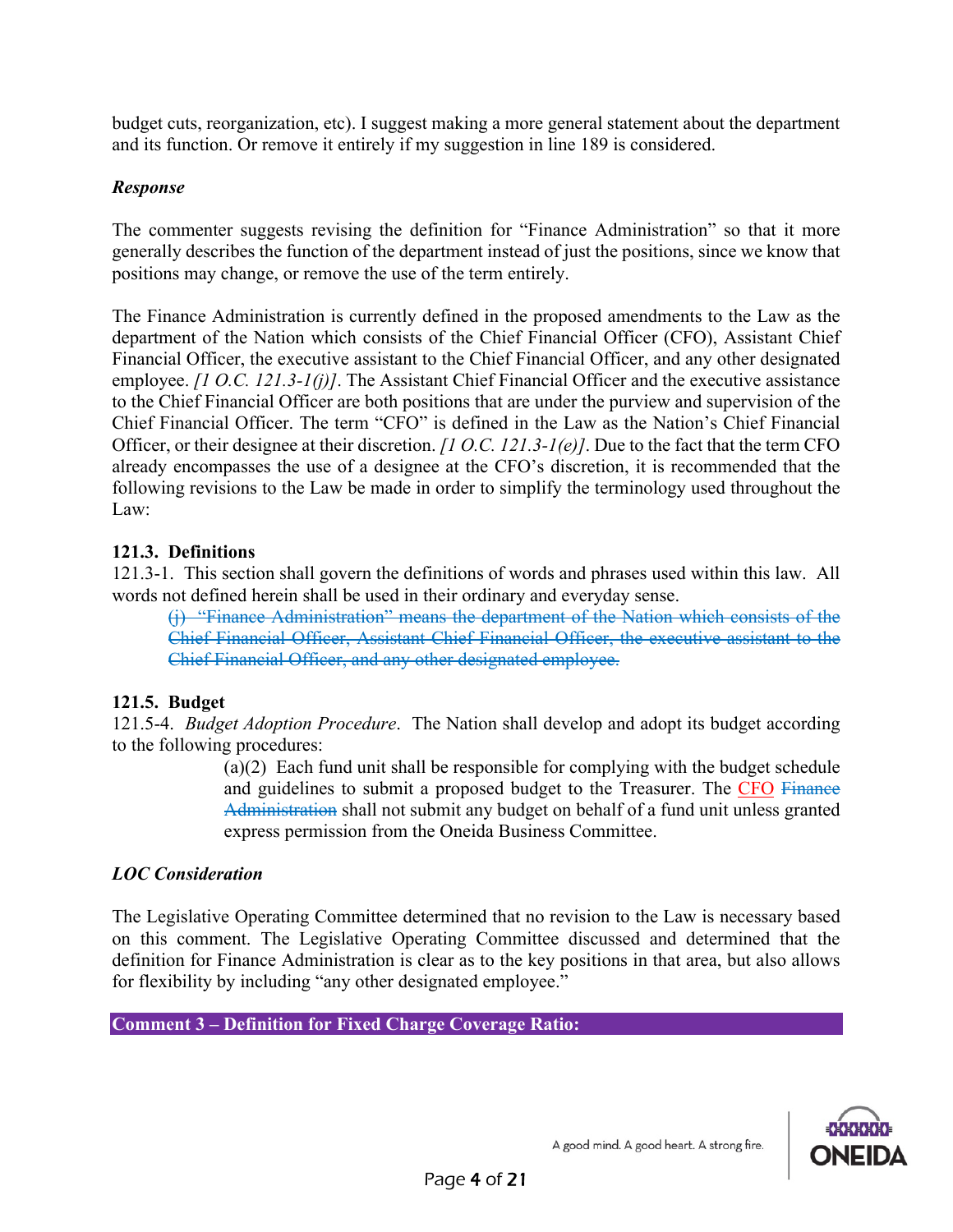### **121.3. Definitions**

**121.3-1. This section shall govern the definitions of words and phrases used within this law. All words not defined herein shall be used in their ordinary and everyday sense.**

**(l) "Fixed Charge Coverage Ratio" means a measurement of a creditors capacity of earnings level or ability to cover its fixed charges such as debt payments, interest expenses, and leases expenses. Financial institutions will evaluate this ratio for purposes of credit risk. The Fixed Charge Coverage Ratio is calculated by adding the earnings before interest and taxes (EBIT) to the interest expense, lease expense and other fixed charges, and then dividing that adjusted EBIT by the amount of fixed charges plus interest.** 

**Lisa Liggins (written):** Line 87 – In researching this term, there are a few variations of how this can be calculated. This appears to be a policy decision wrapped in the law. With a change in leadership or management, the could be a different approach. I suggest either a footnote or some other documentation as to how/why this particular version is being used. Or that it be removed from the law and defined by resolution so that it could be changed as needed.

### *Response*

The commenter highlights potential issues that may arise with including the calculation for fixed charge coverage ratio in the definition for this term provided in the Law. In an effort to ensure that the Law remains flexible enough to adjust to changes in how different ratios are calculated, or changes in what is considered acceptable ranges for such ratios as determined by the Generally Accepted Accounting Principles, the following revisions to the Law are recommended:

### **121.3. Definitions**

121.3-1. This section shall govern the definitions of words and phrases used within this law. All words not defined herein shall be used in their ordinary and everyday sense.

(g) "Debt Service Coverage Ratio" means a measurement of creditors available cash flow to pay debt obligations. This ratio evaluates if an entity has income capacity to service debts. The Debt Service Coverage Ratio is calculated by dividing the net operating income by the total debt service costs.

(1) Net operating income is the income or cash flows that are left over after all of the operating expenses have been paid.

(l) "Fixed Charge Coverage Ratio" means a measurement of a creditors capacity of earnings level or ability to cover its fixed charges such as debt payments, interest expenses, and leases expenses. Financial institutions will evaluate this ratio for purposes of credit risk. The Fixed Charge Coverage Ratio is calculated by adding the earnings before interest and taxes (EBIT) to the interest expense, lease expense and other fixed charges, and then dividing that adjusted EBIT by the amount of fixed charges plus interest.

### **121.8. Debts**

121.8-4. *Credit Ratios*. Maintaining fiscally responsible prudent credit ratios is consistent with effective budget management and financial control.

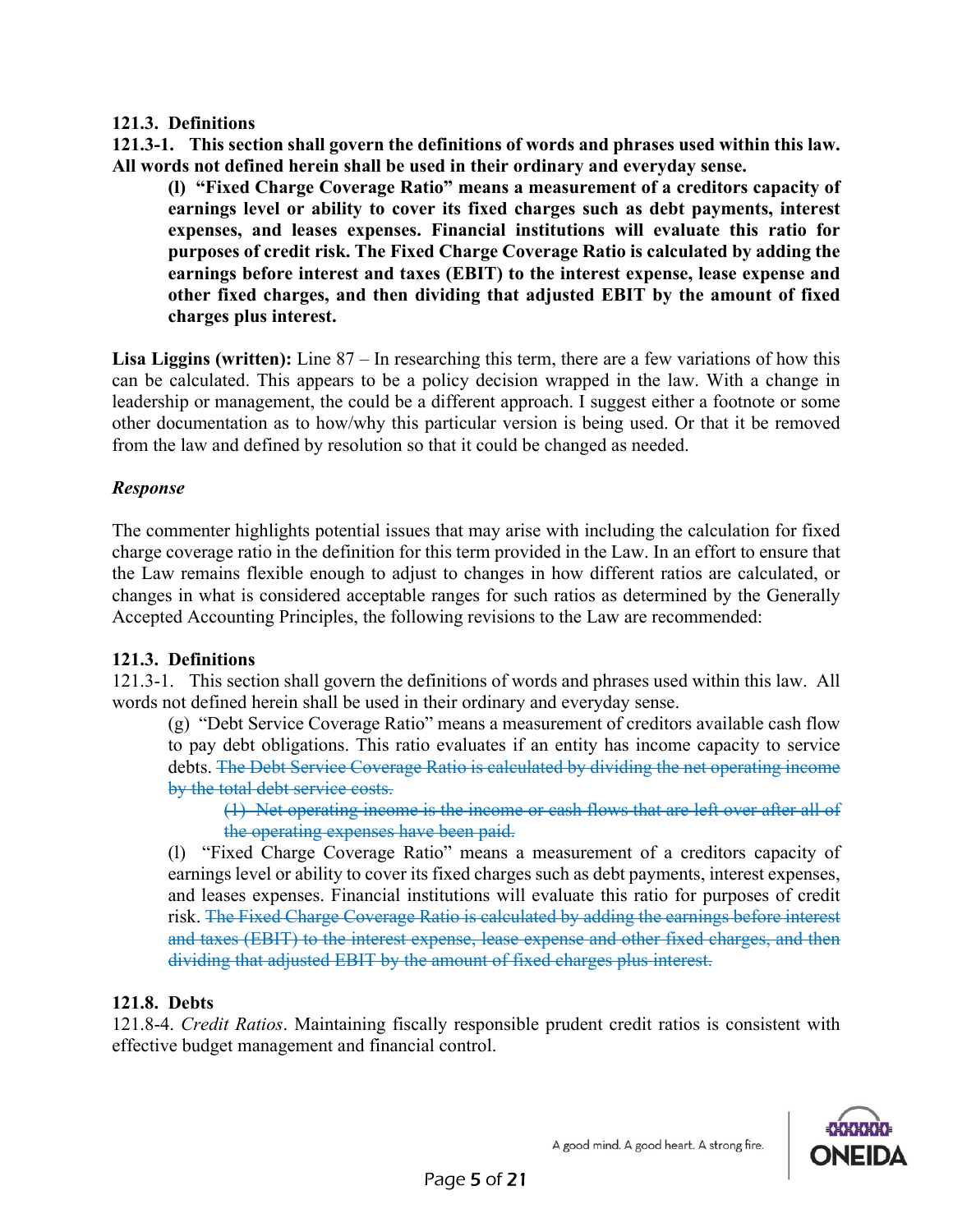(a) *Debt Service Coverage Ratio*. The Debt Service Coverage Ratio shall not exceed the acceptable range of zero  $(0)$  to two  $(2)$  as defined by Generally Accepted Accounting Principles.

(b) *Fixed Charge Coverage Ratio*. The Fixed Charge Coverage Ratio shall be maintained at a the acceptable range of one and twenty-five hundredths (1.25) or higher as defined by Generally Accepted Accounting Principles.

(c) *Calculation of Ratios and Ranges*. The Treasurer, in consultation with the CFO, shall provide, and the Oneida Business Committee shall approve through the adoption of a resolution, the calculations for determining the debt service coverage ratio and the fixed charge coverage ratio for the Nation. This resolution shall also include the current acceptable range for both the debt service coverage ratio and the fixed charge coverage ratio as defined by the Generally Accepted Accounting Principles.

## *LOC Consideration*

In an effort to ensure that the Law remains flexible enough to adjust to changes in how different ratios are calculated, or changes in what is considered acceptable ranges for such ratios as determined by the Generally Accepted Accounting Principles, the Legislative Operating Committee determined the following revisions to the Law should be made:

### **121.3. Definitions**

121.3-1. This section shall govern the definitions of words and phrases used within this law. All words not defined herein shall be used in their ordinary and everyday sense.

(g) "Debt Service Coverage Ratio" means a measurement of creditors available cash flow to pay debt obligations. This ratio evaluates if an entity has income capacity to service debts. The Debt Service Coverage Ratio is calculated by dividing the net operating income by the total debt service costs.

(1) Net operating income is the income or cash flows that are left over after all of the operating expenses have been paid.

(l) "Fixed Charge Coverage Ratio" means a measurement of a creditors capacity of earnings level or ability to cover its fixed charges such as debt payments, interest expenses, and leases expenses. Financial institutions will evaluate this ratio for purposes of credit risk. The Fixed Charge Coverage Ratio is calculated by adding the earnings before interest and taxes (EBIT) to the interest expense, lease expense and other fixed charges, and then dividing that adjusted EBIT by the amount of fixed charges plus interest.

### **121.8. Debts**

121.8-4. *Credit Ratios*. Maintaining fiscally responsible prudent credit ratios is consistent with effective budget management and financial control.

(a) *Debt Service Coverage Ratio*. The Debt Service Coverage Ratio shall not exceed the acceptable range  $\theta$  zero  $(0)$  to two  $(2)$  as defined by Generally Accepted Accounting Principles.

(b) *Fixed Charge Coverage Ratio*. The Fixed Charge Coverage Ratio shall be maintained

at a the acceptable range of one and twenty-five hundredths  $(1.25)$  or higher as defined by Generally Accepted Accounting Principles.

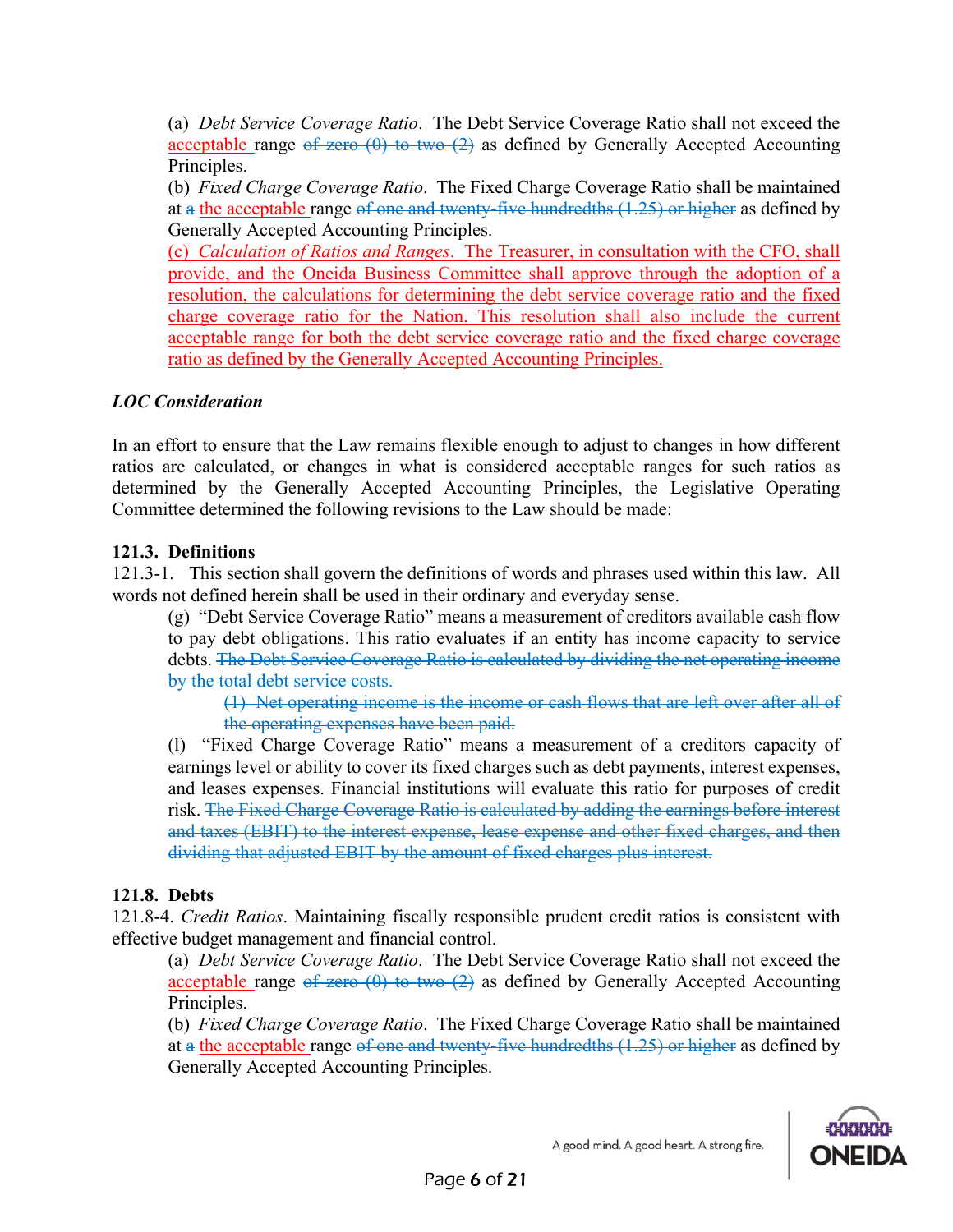(c) *Calculation of Ratios and Ranges*. The Treasurer, in consultation with the CFO, shall provide, and the Oneida Business Committee shall approve through the adoption of a resolution, the calculations for determining the debt service coverage ratio and the fixed charge coverage ratio for the Nation. This resolution shall also include the current acceptable range for both the debt service coverage ratio and the fixed charge coverage ratio as defined by the Generally Accepted Accounting Principles.

**Comment 4 – Deletion of Deadline from Budget Schedule and Guidelines Requirement:**

### **121.5. Budget**

**121.5-4.** *Budget Adoption Procedure***. The Nation shall develop and adopt its budget according to the following procedures:**

**(a)** *Budget Schedule and Guidelines***. The Treasurer shall develop the necessary guidelines, including specific timelines and deadlines, to be followed by the managers that have budget responsibility in preparing and submitting proposed budgets. The Treasurer shall submit the guidelines to the Oneida Business Committee for review and approval through the adoption of a resolution.**

**(3) The Oneida Business Committee shall set a deadline through the adoption of a resolution for when the Treasurer shall submit their budget guidelines to the Oneida Business Committee for review and approval.**

**Lisa Liggins (written):** Line 184 – I'm glad to see the deadline removed from this section; it was in draft 1 from October 2021. Thank you.

### *Response*

The commenter expresses support for removing the deadline for when the Treasurer shall develop the necessary budget schedule and guidelines that was included in a prior draft of the proposed amendments to the Law. Instead, the Law now allows for more flexibility by providing that the Oneida Business Committee shall set a deadline through the adoption of a resolution for when the Treasurer shall submit their budget guidelines to the Oneida Business Committee for review and approval. *[1 O.C. 121.5-4(a)(3)]*.

There is no recommended revision to the proposed amendments to the Law based on this comment.

# *LOC Consideration*

The Legislative Operating Committee appreciates the show of support for the decision to allow for more flexibility by providing that the Oneida Business Committee shall set a deadline through the adoption of a resolution for when the Treasurer shall submit their budget guidelines to the Oneida Business Committee for review and approval. *[1 O.C. 121.5-4(a)(3)]*.

#### **Comment 5 – Submission of Budgets by the Finance Administration:**

### **121.5. Budget**

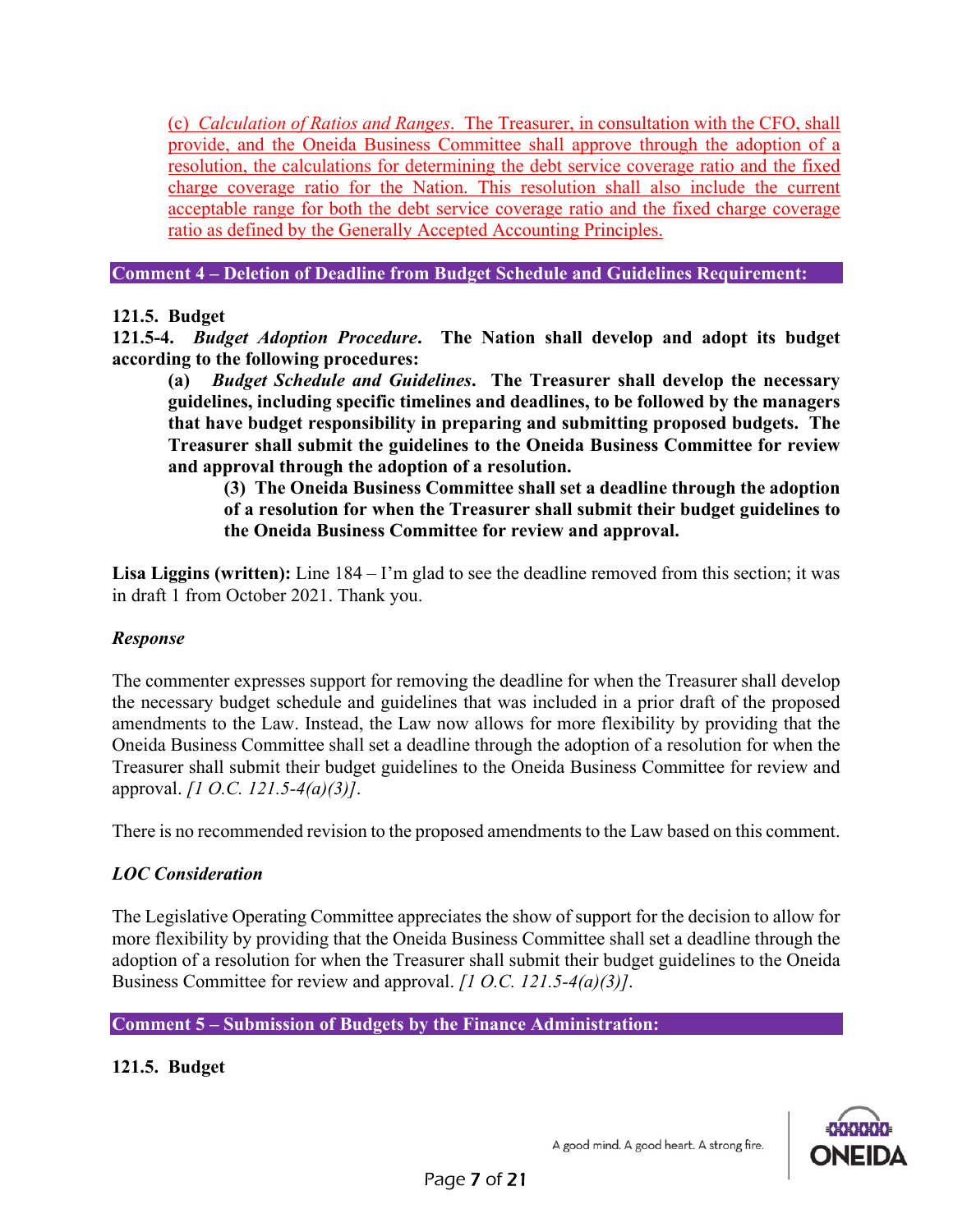**121.5-4. (a)(2) Each fund unit shall be responsible for complying with the budget schedule and guidelines to submit a proposed budget to the Treasurer. The Finance Administration shall not submit any budget on behalf of a fund unit unless granted express permission from the Oneida Business Committee.**

**Lisa Liggins (written):** Line 189-190 – "The Finance Administration shall not submit any budget on behalf of a fund unit unless granted express permission from the Oneida Business Committee." I don't believe that Finance should be submit any budgets on behalf of any fund unit, regardless of express permission from the OBC. My understanding from the budget meetings I've attended over the past 7 years, is that Finance is available to assist anyone that has questions, that there are resources available to the fund units. Still, Finance continues to have to enter budgets. I understand this would be a change. I suggest this line be deleted in its entirely and that there be a provision in the adopting resolution that requires notice to those areas that haven't been submitting on their own budgets and that appropriate training be offered by Finance.

## *Response*

The commenter provides that the Law should not allow the Finance Administration to submit a budget on behalf of a fund unit if granted express permission from the Oneida Business Committee, and instead the adopting resolution should require the Finance Administration to provide appropriate training to any fund unit that has had the Finance Administration enter their budget in the past, so that the fund unit can move forward without having to rely on the Finance Administration to enter their budget in the future.

It is the responsibility of each fund unit to comply with the budget schedule and guidelines to submit a proposed budget to the Treasurer. *[1 O.C. 121.5-4(a)(2)]*. Although it is not the responsibility of the Finance Administration to submit a budget on behalf of a fund unit, this is a task that the Finance Administration regularly is required to undertake to ensure the budget moves forward in accordance with the schedule and guidelines. In an effort to curb a fund unit's use of the Finance Administration to submit a budget on their behalf, the Law was revised to prohibit the Finance Administration from submitting any budget on behalf of a fund unit unless granted express permission from the Oneida Business Committee. *[1 O.C. 121.5-4(a)(2)]*. The Legislative Operating Committee made the determination to allow the Oneida Business Committee to grant permission to the Finance Administration to submit a budget on behalf of a fund unit in recognition that extenuating circumstances may arise where this is necessary.

Whether to prohibit the Finance Administration from submitting any budget on behalf of a fund unit unless granted express permission from the Oneida Business Committee is a policy decision for the Legislative Operating Committee to make. The Legislative Operating Committee may make one of the following determinations:

- 1. The Law should remain as currently drafted, so that the Finance Administration is prohibited from submitting any budget on behalf of a fund unit unless granted express permission from the Oneida Business Committee.
- 2. The Law should be revised so that there is no exception to the prohibition of the Finance Administration from submitting a budget on behalf of a fund unit. If the Legislative

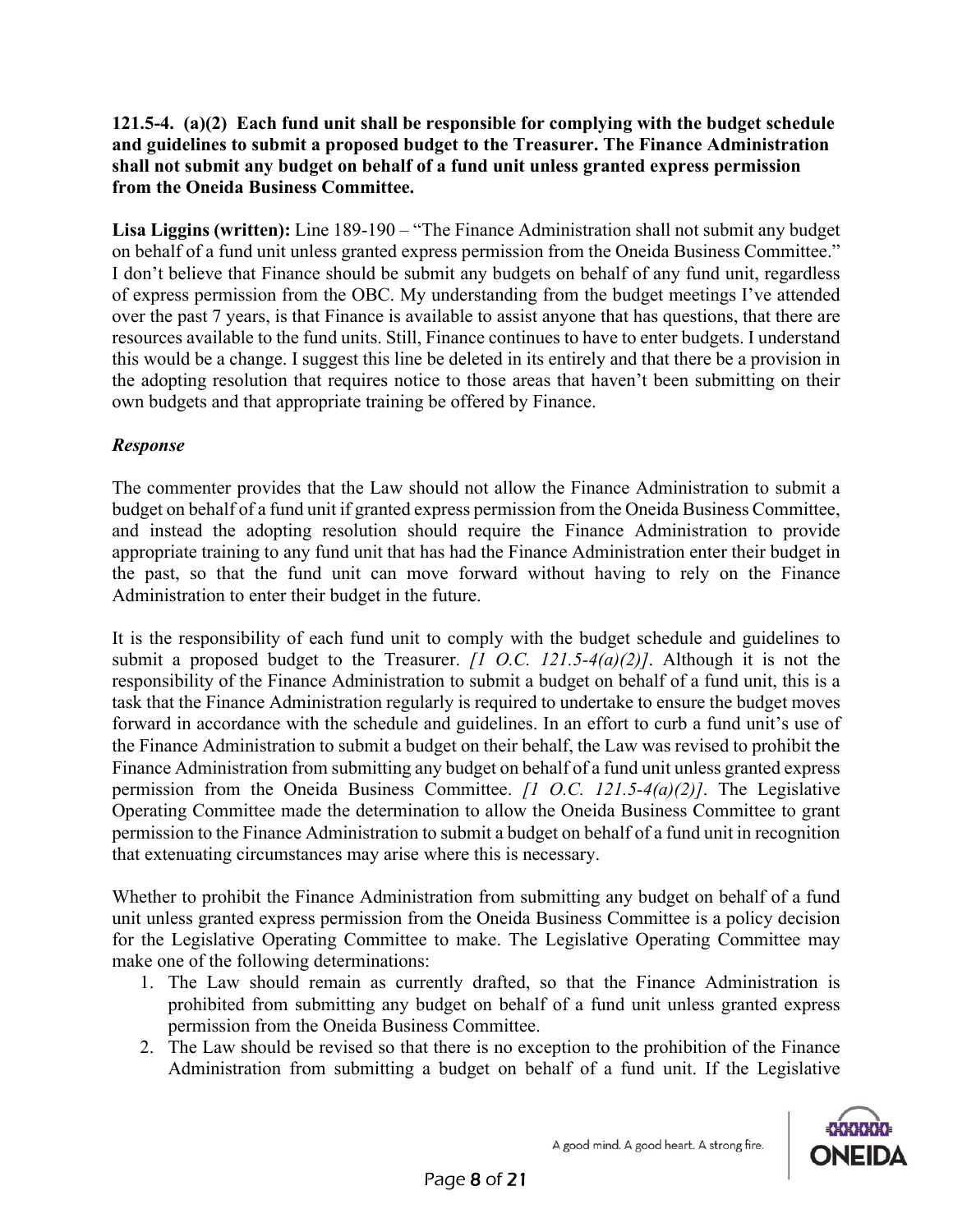Operating Committee makes this determination, then the following revision to the Law is recommended:

### **121.5. Budget**

121.5-4. (a)(2) Each fund unit shall be responsible for complying with the budget schedule and guidelines to submit a proposed budget to the Treasurer. The Finance Administration shall not submit any budget on behalf of a fund unit unless granted express permission from the Oneida Business Committee.

## *LOC Consideration*

The Legislative Operating Committee determined that the Law should remain as currently drafted, so that the Finance Administration is prohibited from submitting any budget on behalf of a fund unit unless granted express permission from the Oneida Business Committee. Although the Legislative Operating Committee understands the comment's statement that allowing permission to be granted by the Oneida Business Committee should be eliminated from the Law to truly address the problem and ensure that fund units seek out the necessary training and knowledge to submit budgets on their own, the Legislative Operating Committee discussed that there are always extenuating circumstances – such as death, illness, or other emergency situation – that may arise and require the assistance by the Finance Administration in submitting a budget on behalf of a fund unit. The Legislative Operating Committee discussed that especially during the time of the COVID-19 pandemic, we have to recognize the reality of extenuating circumstances occurring and ensure that our laws are prepared to allow for flexibility. The Legislative Operating Committee also discussed that requiring that the Oneida Business Committee grants the permission for the Finance Administration to submit a budget on behalf of a fund unit will ensure that the Finance Administration is only used to submit budgets when extenuating circumstances actually exist, and that is not just a situation where a fund unit lacks knowledge or understanding on how to submit a budget.

**Comment 6 – Notification of Budget Decrease:**

### **121.5. Budget**

**121.5-4. (b)(1)** *Notification of Budget Increases***. The Treasurer shall identify in the budget guidelines a percentage of an increase in a fund unit's budget from the prior year budget that is required to be noticed to the Oneida Business Committee. The Treasurer shall notify the Oneida Business Committee of any fund units whose proposed budget increased by this percentage.**

**Lisa Liggins (written):** Line 200 – Should there be a notice of decrease (i.e. program ended)?

### *Response*

The commenter questions whether the Law should require notice to the Oneida Business Committee of a decrease in a fund unit's budget from the prior year budget of a certain percentage, since the proposed amendments to the Law will require than an increase of an identified percentage be noticed to the Oneida Business Committee.

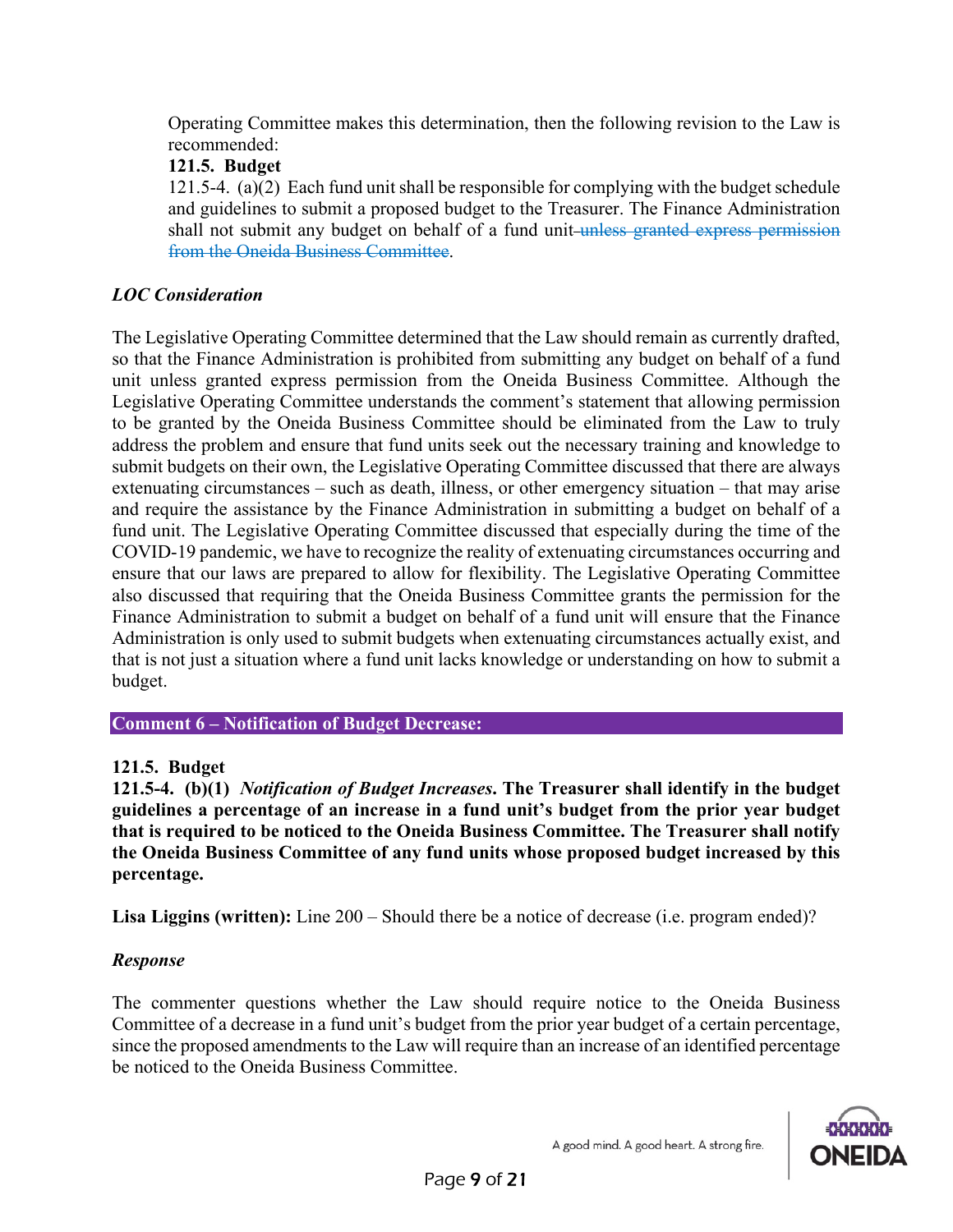The requirement of notification to the Oneida Business Committee of any fund units whose proposed budget increased by an identified percentage was included in the Law to ensure that the Oneida Business Committee is aware of and monitoring any fund unit's budget which increased beyond what the Treasurer had deemed a normal percentage increase for that year, which could have potential negative impacts on producing a balanced budget. This notification increases transparency between the fund units, and also provides an increase in accountability by the fund units, since they would know their increase in budget will be notified to the Oneida Business Committee.

Whether to also include the requirement that a decrease in a fund unit's budget of a specified percentage be required to be notified to the Oneida Business Committee is a policy decision for the Legislative Operating Committee to make. The Legislative Operating Committee may make one of the following determinations:

- 1. The Law should remain as currently drafted, and it is not necessary that decrease in a fund unit's budget of a specified percentage be required to be notified to the Oneida Business Committee.
- 2. The Law should be revised so that decrease in a fund unit's budget of a specified percentage be required to be notified to the Oneida Business Committee. If the Legislative Operating Committee makes this determination, then the following revision to the Law is recommended:

121.5-4. (b)(1) *Notification of Budget Increases or Decrease*. The Treasurer shall identify in the budget guidelines a percentage of an increase or decrease in a fund unit's budget from the prior year budget that is required to be noticed to the Oneida Business Committee. The Treasurer shall notify the Oneida Business Committee of any fund units whose proposed budget increased or decreased by this percentage.

# *LOC Consideration*

The Legislative Operating Committee determined that the Law should be revised so that decrease in a fund unit's budget of a specified percentage be required to be notified to the Oneida Business Committee, and that the following revision to the Law should be made:

121.5-4. (b)(1) *Notification of Budget Increases or Decrease*. The Treasurer shall identify in the budget guidelines a percentage of an increase or decrease in a fund unit's budget from the prior year budget that is required to be noticed to the Oneida Business Committee. The Treasurer shall notify the Oneida Business Committee of any fund units whose proposed budget increased or decreased by this percentage.

**Comment 7 – Adoption of Budget when Lacking Quorum of General Tribal Council:**

# **121.5. Budget**

**121.5-4. (e)** *Budget Adoption***. The Oneida Business Committee shall present the budget to the General Tribal Council with a request for adoption by resolution no later than September 30th of each year. The General Tribal Council shall be responsible for adopting the Nation's budget.**

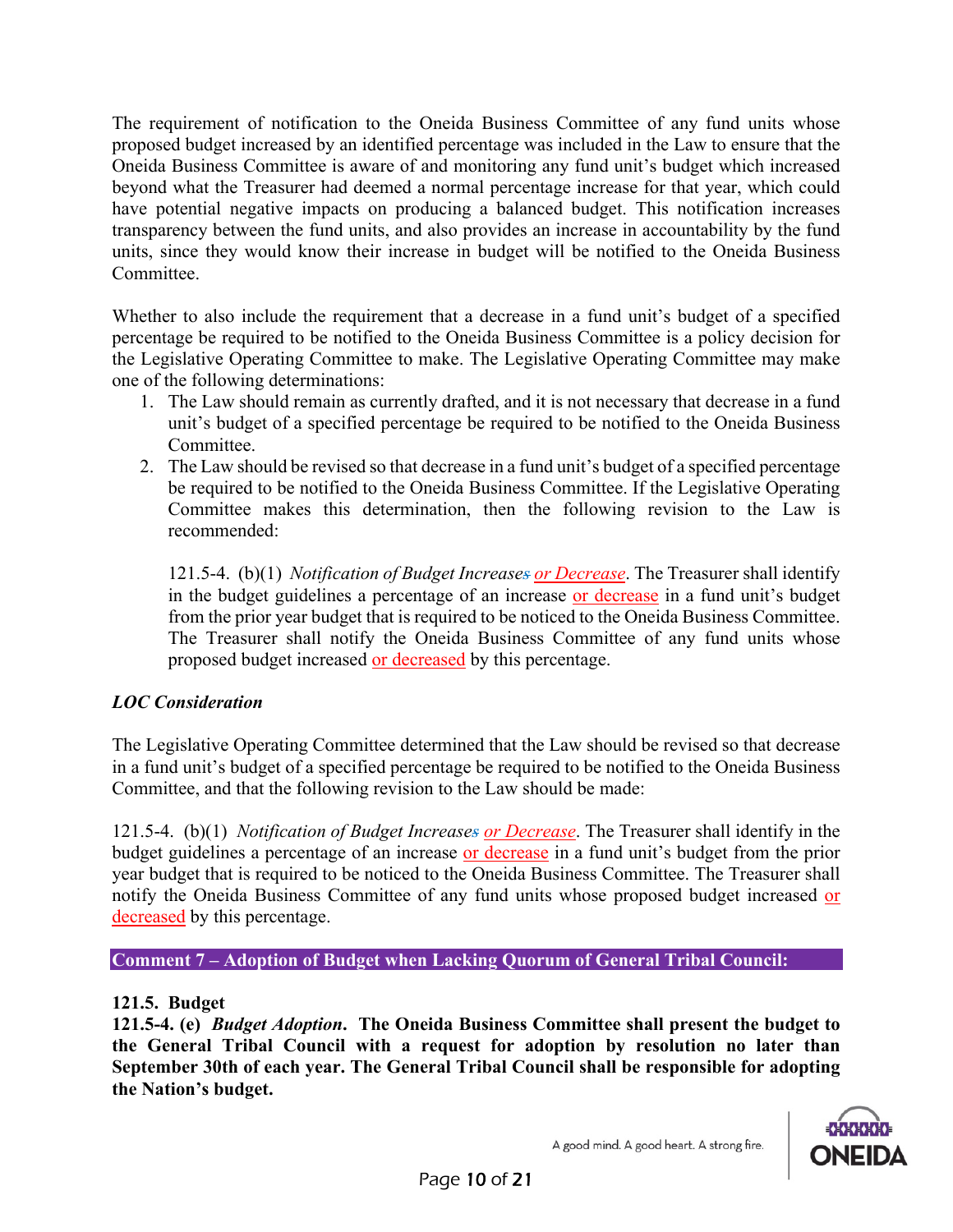**(1)** *Continuing Budget Resolution***. In the event that the General Tribal Council does not adopt a budget by September 30th, the Oneida Business Committee may adopt a continuing budget resolution(s) until such time as a budget is adopted by the General Tribal Council.**

**Lisa Liggins (written):** Line 213 – There was a time, not to long ago, when we couldn't get quorum for GTC meetings. I don't see a provision for what happens if that occurs.

### *Response*

The commenter questions what would happen if the General Tribal Council was unable to get a quorum for a meeting to adopt the Nation's budget. The General Tribal Council is responsible for adopting the Nation's budget by September 30<sup>th</sup> of each year. *[1 O.C. 121.5-4(e)]*. If the General Tribal Council is unable to adopt the Nation's budget by September  $30<sup>th</sup>$  of each year - whether that is due to a lack of quorum of members of the General Tribal Council, inclement weather that results in the cancelation of a General Tribal Council meeting, lack of available meeting space, or failure by the General Tribal Council to take action on the budget during a meeting – then the Law allows the Oneida Business Committee to adopt a continuing budget resolution until such time as a budget is adopted by the General Tribal Council. *[1 O.C. 121.5-4(e)(1)]*. Therefore, if a lack of quorum prevents the General Tribal Council from adopting a budget by September 30<sup>th</sup> of each year, then the Oneida Business Committee may adopt a continuing budget resolution until the General Tribal Council can secure a quorum to adopt the budget.

Section 121.5-4(e)(1) of the Law adequately addresses a situation where a lack of quorum of the General Tribal Council prevents the budget from being adopted by September 30<sup>th</sup> of each year. Whether it is necessary for this Law to address the potential for a lack of quorum to disrupt the ability of the General Tribal Council to hold meetings on a long-term basis, or how long a continuing budget resolution should remain in effect is up to the discretion of the Legislative Operating Committee.

# *LOC Consideration*

The Legislative Operating Committee determined that the Law should provide greater clarification on the use of continuing budget resolutions. The Legislative Operating Committee greatly discussed that allowing the Nation to operate under a continuing budget resolution with no restrictions on how long that continuing budget resolution can remain in effect before the budget is actually adopted is a potential audit issue that needs to be addressed. The Legislative Operating Committee determined that a continuing budget resolution should only be allowed to remain in effect for a three (3) month period, and if the General Tribal Council is unable to adopt the budget by the end of the first quarter - whether that is due to a lack of quorum of members of the General Tribal Council, inclement weather that results in the cancelation of a General Tribal Council meeting, lack of available meeting space, or failure by the General Tribal Council to take action on the budget during a meeting – then, the Oneida Business Committee should be granted the authority to adopt the Nation's budget. The Legislative Operating Committee directed that the following revision to the Law be made:

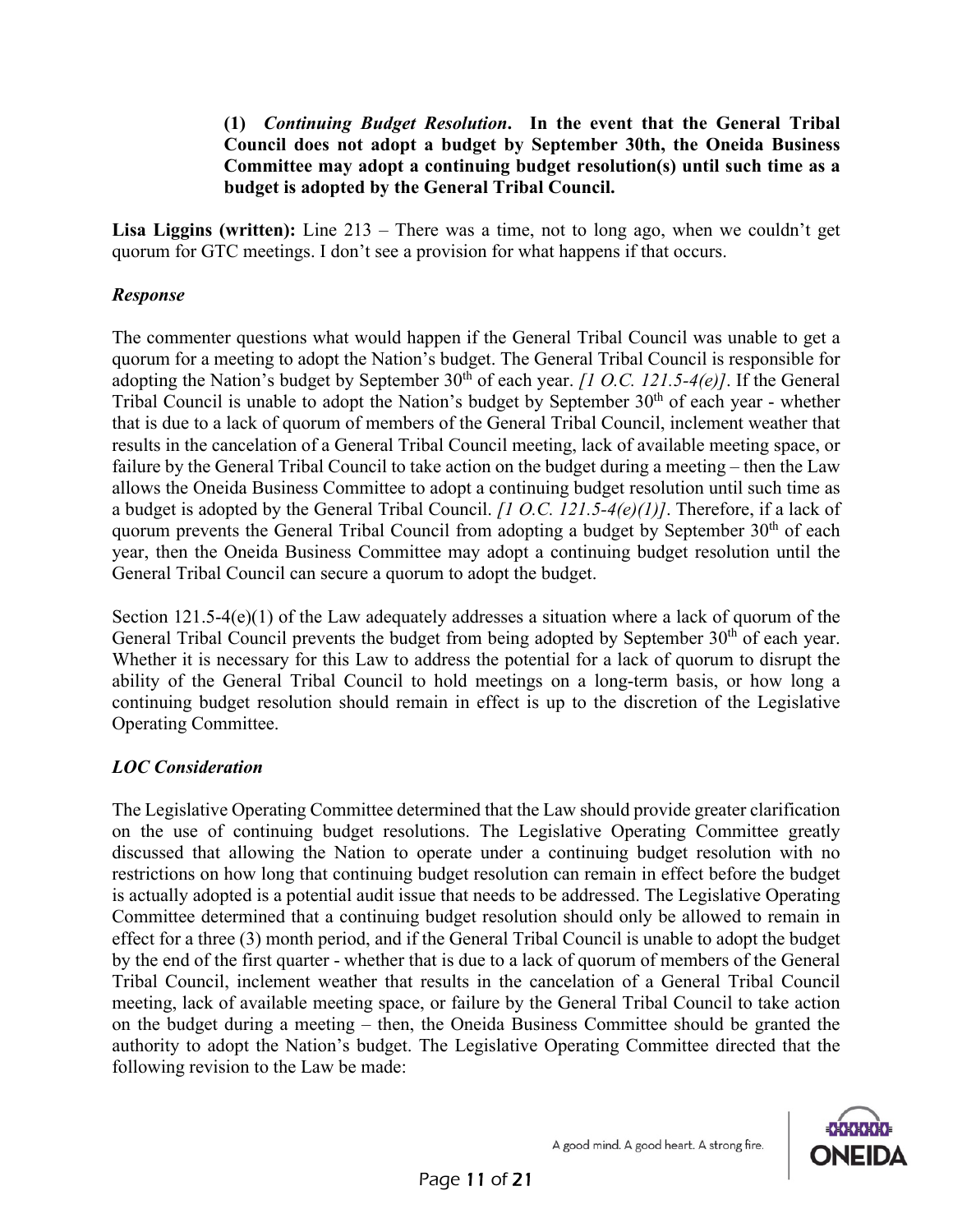#### **121.5. Budget**

121.5-4. (e) *Budget Adoption*. The Oneida Business Committee shall present the budget to the General Tribal Council with a request for adoption by resolution no later than September 30th of each year. The General Tribal Council shall be responsible for adopting the Nation's budget.

(1) *Continuing Budget Resolution*. In the event that the General Tribal Council does not adopt a budget by September 30th, the Oneida Business Committee may adopt a continuing budget resolution for a period of time not to exceed three (3) months, (s) until such time as a budget is adopted by the General Tribal Council. If the General Tribal Council does not adopt a budget within three (3) months of the adoption of the continuing budget resolution, then the Oneida Business Committee shall adopt the Nation's budget.

#### **Comment 8 – Procurement Manual:**

### **121.6. Expenditures and Assets**

**121.6-1.** *Authority to Expend Funds.* **The Oneida Business Committee shall have the authority to expend appropriated funds in accordance with the Nation's adopted budget pursuant to the Procurement Manual developed by the Purchasing Department. The authority to expend funds is then necessarily delegated to other managers, including Executive Managers of the Nation who manage budgets pursuant to their job descriptions based on the Procurement Manual.** 

**121.6-2.** *Procurement Manual***. The Purchasing Department shall develop a Procurement Manual which provides the sign-off process and authorities required to expend funds on behalf of the Nation. The Procurement Manual, and any amendments thereto, shall be approved by the Oneida Business Committee through adoption of a resolution.** 

**Lisa Liggins (written):** Line 235-243 – Per the Administrative Rulemaking law, a Rule is defined as "a set of requirements enacted by an authorized agency in order to implement, interpret and/or enforce a law of the Nation…" Based on how the Procurement Manual is used now and how it's being referenced here, it is still a rule and should be treated as a such. Section 106.1-2. Of the Administrative Rulemaking law states "It is the policy of the Nation to ensure there is an efficient, effective and democratic process for enacting and revising administrative rules, and that authorized agencies act in a responsible and consistent manner when enacting and revising administrative rules." Removing the rulemaking process, limits transparency, I wholly disagree with the change and believe this change is contrary to BC Resolution # 09-25-19-D Guidance to Implement Good Governance Principles for Conducting Public Affairs and Managing Public Resources.

### *Response*

The commenter disagrees with the Legislative Operating Committee's decision to remove the requirement that the Purchasing Department development Procurement Manual rules in accordance with the Administrative Rulemaking law, and instead allow the Procurement Manual to be developed by the Purchasing Department and approved by the Oneida Business Committee through the adoption of a resolution.

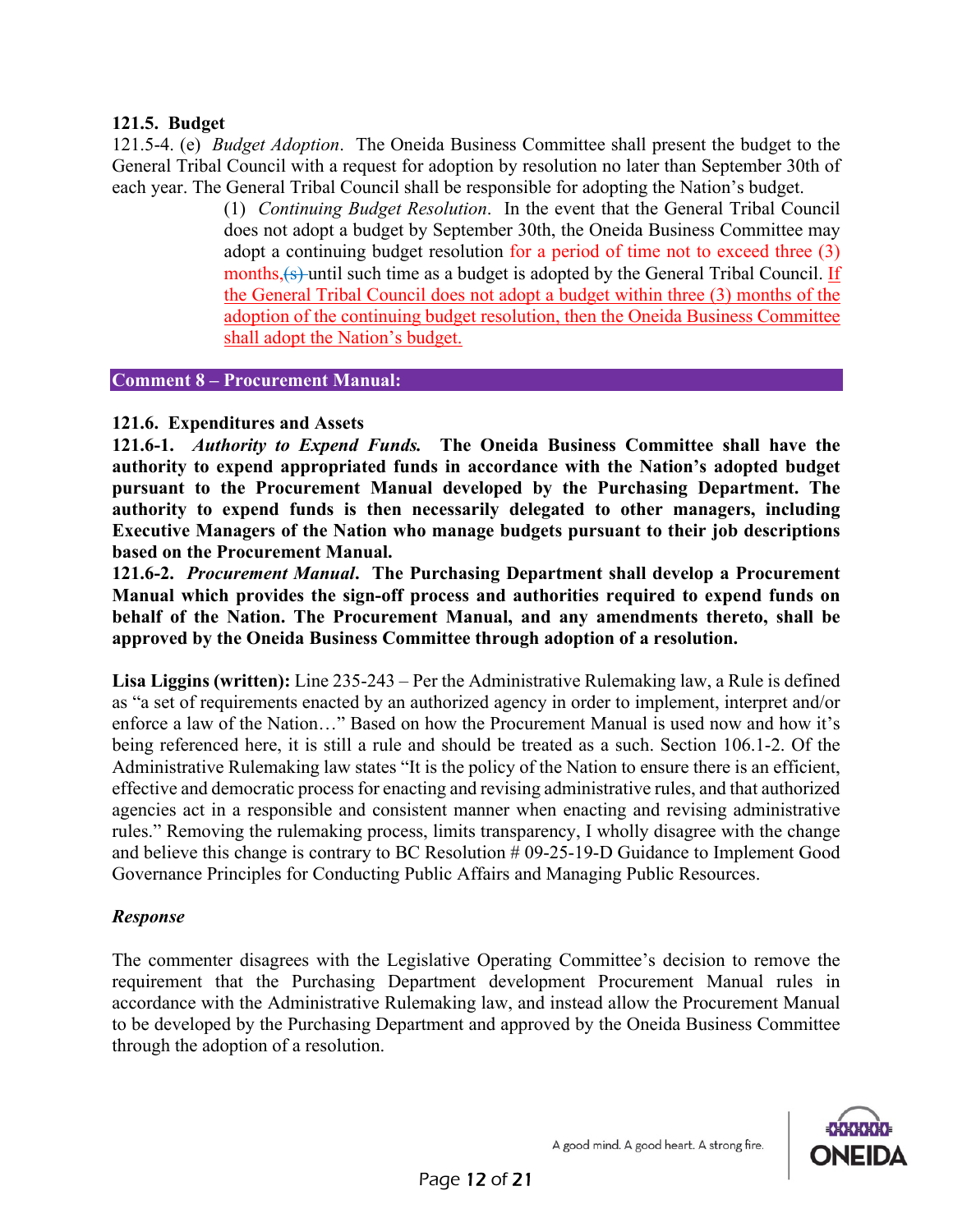The Budget Management and Control law was originally adopted by the Oneida Business Committee on February 8, 2017, through the adoption of resolution BC-02-08-17-C. Resolution BC-02-08-17-C also contained the directive that any rules required to be developed pursuant to the Budget Management and Control Law shall be in effect no later than October 1, 2017 – when the Budget Management and Control law was set to become effective. The Law adopted in 2017 contained two (2) delegations of rulemaking authority:

- The Community Development Planning Committee and the Development Division were delegated joint rulemaking authority to develop capital improvement rules *[BC-02-08-17- C – 121.6-2]*; and
- The Purchasing Department was delegated rulemaking authority to develop procurement manual rules *[BC-02-08-17-C – 121.8-1].*

Although it has been more than five (5) years since the Law was adopted, resolution BC-02-08- 17-C's directive that any administrative rules required by the Law be in effect no later than October 1, 2017, was never complied with. To this date, the Purchasing Department has never brought forward the Procurement Manual as rules to be adopted by the Oneida Business Committee, and the Community Development Planning Committee and the Development Division have never developed capital improvement rules to be adopted by the Oneida Business Committee.

During the development of these proposed amendments to the Law, the Legislative Operating Committee had great discussion on the use of administrative rules for the Procurement Manual, and the issue of non-compliance in regard to the development of those administrative rules up to this point in time. The Legislative Operating Committee agrees that there is great value in the administrative rulemaking process. The process contained within the Administrative Rulemaking law is very similar to the legislative process contained in the Legislative Procedures Act the Legislative Operating Committee uses to develop new laws and amendments to the laws. The Administrative Rulemaking law provides an efficient, effective, and democratic process for enacting and revising administrative rules which ensures that the authorized agencies act in a responsible and consistent manner when developing those rules. *[1 O.C. 106.1-2]*. The process under the Administrative Rulemaking law not only requires that the authorized agency holds a public meeting and holds open a public comment period to collect input on proposed rules, but also requires that the authorized agency fully consider all comments received during the public comment period and during any public meeting held, and then draft a memorandum containing all public comments received and the authorized agency's response to each comment. *[1 O.C. 106.6]*. The administrative rulemaking process also requires that the authorized agency provide a financial analysis of the proposed rules. Although there are many benefits to the administrative rulemaking process, there are also some drawbacks. Compliance with developing rules in accordance with the Administrative Rulemaking law has been an ongoing issue. The process and requirements contained in the Administrative Rulemaking law can be cumbersome and difficult to understand for departments. Many departments also struggle with the actual drafting of their administrative rules – although they are the subject matter experts, it proves difficult for departments to transfer their knowledge and policies onto paper. Much like the legislative process, the administrative rulemaking process is rigid and time consuming, and does not allow much flexibility in changing policies efficiently absent the existence of emergency conditions.

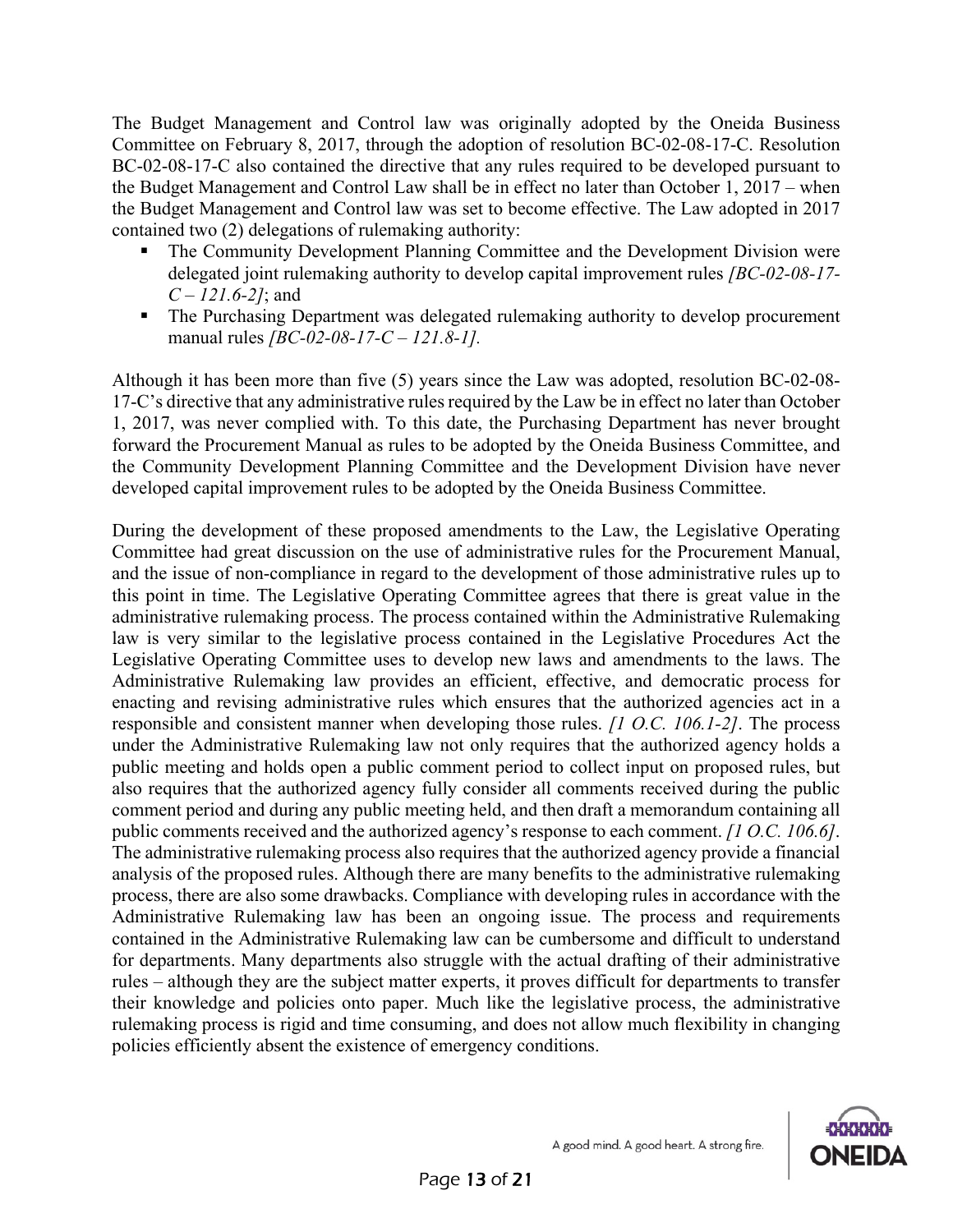The Legislative Operating Committee weighed the pros and cons of utilizing the administrative rulemaking process - a consistent system that ensures a greater opportunity for community input, with the necessity of allowing for policies to be flexible and change moving forward in a more efficient manner. The Legislative Operating Committee also discussed this issue with the Finance Administration during work meetings on the development of the amendments to this Law. The Finance Administration shared that currently the Procurement Manual more closely resembles a collection of standard operating procedures and contains references to outside sources such as requirements of federal law and standards from the Generally Accepted Accounting Principles (GAAP) established by the Financial Accounting Standards Board, and the Governmental Accounting Standards Board (GASB). The Finance Administration provided that due to the fact that the Procurement Manual is more technical and relies on standards and requirements from outside sources, a great period for public comment may not be an effective utilization of time or resources. The Finance Administration recommended that the Procurement Manual remain as it has been treated historically and not be required to be developed as a rule under the Administrative Rulemaking law. The Legislative Operating Committee, still wanting some opportunity for public review and discussion, as well as oversight, determined that the Procurement Manual should be a manual that is approved by the Oneida Business Committee through adoption of a resolution.

The commenter expresses concern that decision to remove the requirement that the Purchasing Department development Procurement Manual rules in accordance with the Administrative Rulemaking law may be contrary to Oneida Business Committee resolution BC-09-25-19-D, *Guidance to Implement Good Governance Principles for Conducting Public Affairs and Managing Public Resources*. Through resolution BC-09-25-19-D the Oneida Business Committee adopts the following Good Governance principles and definitions:

- *Rule of Law*: Ensuring the rules are known and applied equally to all with clear appeal (if needed) and are enforced by an impartial regulatory body, for the full protection of Oneida Nation stakeholders.
- **Transparency:** Open communication about actions taken and decisions made ensuring access to information is clear.
- **Responsiveness:** Availability to the public and timeous reaction to the needs and opinions of the public.
- **Consensus Oriented:** Consultation is required to understand diverse interests (Membership, Employee, Community) in order to reach a broad consensus of what is in the best interest of the Nation and how this can be achieved in a sustainable and prudent manner.
- *Equity and Inclusiveness*: Providing the opportunity for the Nation's stakeholders to maintain, enhance, or generally improve their well-being which provides the most compelling message regarding its reason for existence and value to the Nation.
- **Effectiveness and Efficiency:** Processes implemented by the Nation producing favorable results which meets the needs of Membership, Employees, Community, while making the best use of resources – human, technological, financial, natural and environmental.
- *Accountability*: The acknowledgement and assumption of responsibility for decisions and actions as well as the applicable rules of law.
- *Participation*: Fostering a system in which the public feels that they are part of decisionmaking processes, including freedom of expression and assiduous concern for the best interests of the Tribe and community in general.

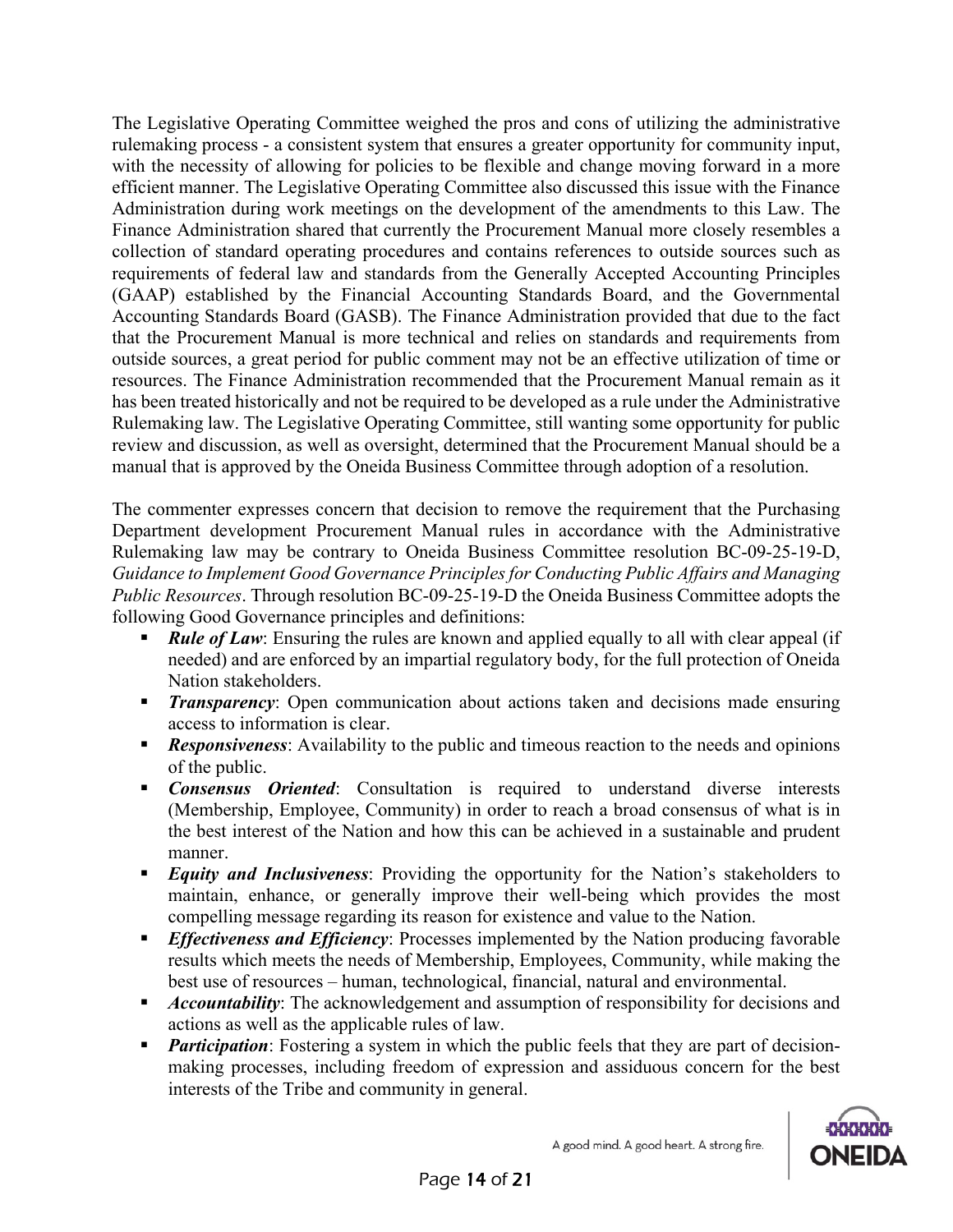The approval of the Procurement Manual through the adoption of a resolution by the Oneida Business Committee still encompasses many of the Good Governance principles. The Oneida Business Committee agenda and meeting materials are typically made available on the Nation's website for review at least three (3) business days prior to the Oneida Business Committee meeting. This provides notice that the topic will be discussed at the Oneida Business Committee meeting, and also supports transparency since there is open communication regarding the requested action to be taken and the materials to be considered. Participation by other employees or members of the community at Oneida Business Committee meetings is allowed. Members of the community may ask questions, provide input, or request considerations be made on a particular agenda topic. Responsiveness is also maintained, as departments have the opportunity to consider the input or questions that are received during the Oneida Business Committee meeting and provide responses directly back during the meeting. That being said, arguably, the process contained within the Administrative Rulemaking law does provide greater transparency, participation, and responsiveness due to the public meeting and public comment review memorandum requirement. Therefore, it may not be accurate to say the approval of the Procurement Manual through the adoption of a resolution *violates* the Good Governance principles provided in resolution BC-09- 25-19-D, but instead, it may be more accurate to say the approval of the Procurement Manual through the adoption of a resolution may not be as effective at promoting the Good Governance principles provided in resolution BC-09-25-19-D as adoption of the Procurement Manual as a rule under the Administrative Rulemaking law. But again, the effectiveness of promoting the Good Governance principles of transparency, participation, and responsiveness, needs to be weighed against the necessity of promoting the Good Governance principle of effectiveness and efficiencywhich may be better supported by the adoption of the Procurement Manual through a resolution.

Ultimately, whether to require the Procurement Manual to be adopted as a rule developed in accordance with the Administrative Rulemaking law, or as a manual that is approved through the adoption of a resolution is a policy decision for the Legislative Operating Committee to make. The Legislative Operating Committee may make one of the following determinations:

- 1. The Law should remain as currently drafted, so that the Purchasing Department develops a Procurement Manual which provides the sign-off process and authorities required to expend funds on behalf of the Nation, that is approved by the Oneida Business Committee through adoption of a resolution.
- 2. The Law should be revised so that the Purchasing Department develops a Procurement Manual which provides the sign-off process and authorities required to expend funds on behalf of the Nation, that is developed as a rule in accordance with the Administrative Rulemaking law. If the Legislative Operating Committee makes this determination, then the following revision to the Law is recommended:

# **121.6. Expenditures and Assets**

121.6-1. *Authority to Expend Funds*. The Oneida Business Committee shall have the authority to expend appropriated funds in accordance with the Nation's adopted budget pursuant to the Procurement Manual Rule Handbook developed by the Purchasing Department. The authority to expend funds is then necessarily delegated to other managers, including Executive Managers of the Nation who manage budgets pursuant to their job descriptions based on the Procurement Manual Rule Handbook .

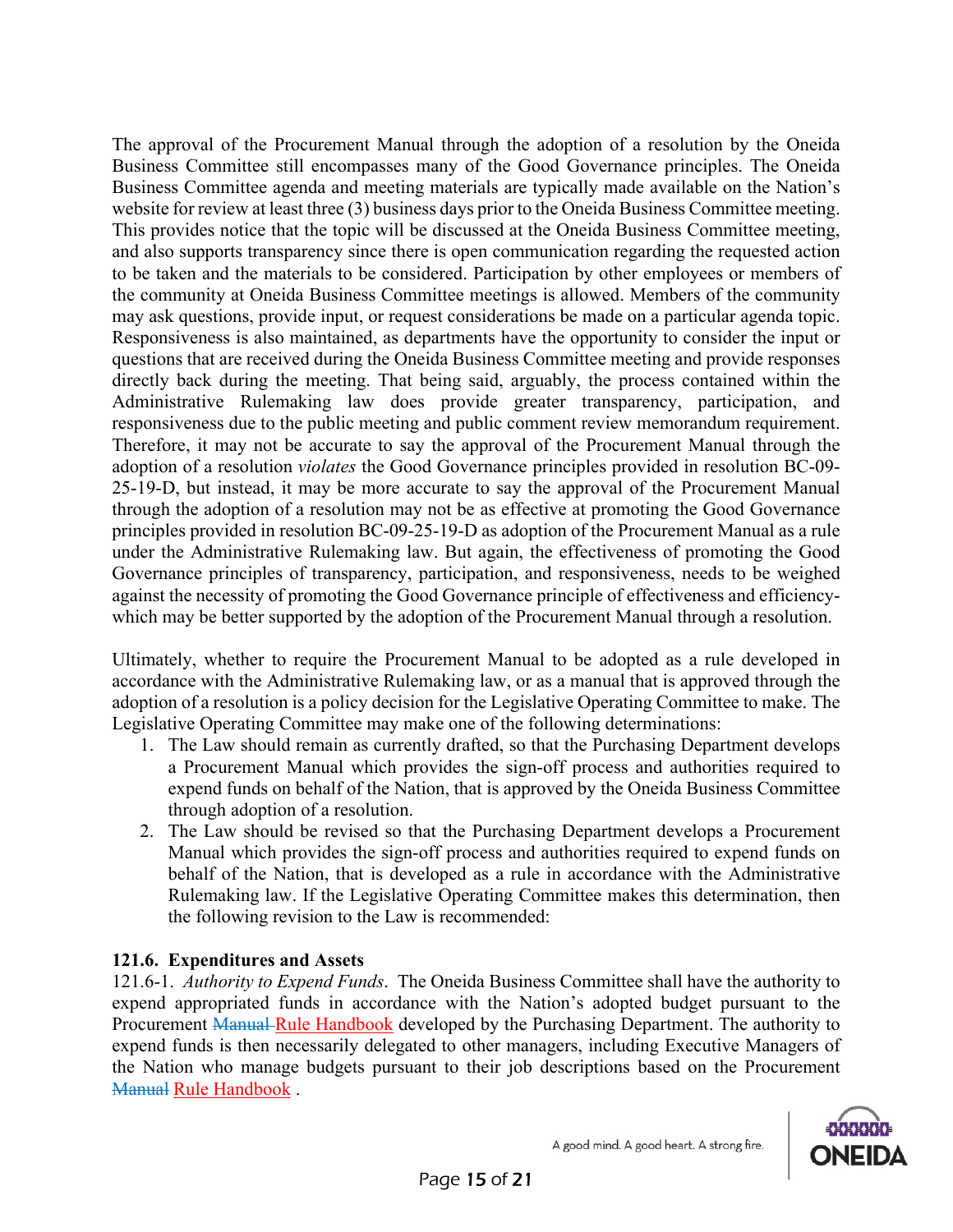121.6-2. *Procurement Manual-Rule Handbook*. The Purchasing Department shall is delegated rulemaking authority to in accordance with the Administrative Rulemaking law to develop a Procurement Manual Rule Handbook which provides the sign-off process and authorities required to expend funds on behalf of the Nation. The Procurement, and any amendments thereto, shall be approved by the Oneida Business Committee through adoption of a resolution.

# *LOC Consideration*

The Legislative Operating Committee once again held great discussion on whether to require the Procurement Manual to be adopted as a rule developed in accordance with the Administrative Rulemaking law, or as a manual that is approved through the adoption of a resolution. The effectiveness of promoting the Good Governance principles of transparency, participation, and responsiveness, was weighed against the necessity of promoting the Good Governance principle of effectiveness and efficiency. Ultimately, the Legislative Operating Committee determined that the proposed amendments to the Law should be revised – so that remains as currently effective and once again requires that the Purchasing Department develops a Procurement Manual which provides the sign-off process and authorities required to expend funds on behalf of the Nation, that is developed as a rule in accordance with the Administrative Rulemaking law. The Legislative Operating Committee directed that the following revision to the Law be made:

# **121.6. Expenditures and Assets**

121.6-1. *Authority to Expend Funds*. The Oneida Business Committee shall have the authority to expend appropriated funds in accordance with the Nation's adopted budget pursuant to the Procurement Manual Rule Handbook developed by the Purchasing Department. The authority to expend funds is then necessarily delegated to other managers, including Executive Managers of the Nation who manage budgets pursuant to their job descriptions based on the Procurement Manual Rule Handbook .

121.6-2. *Procurement Manual Rule Handbook*. The Purchasing Department shall is delegated rulemaking authority in accordance with the Administrative Rulemaking law to develop a Procurement Manual Rule Handbook which provides the sign-off process and authorities required to expend funds on behalf of the Nation. The Procurement, and any amendments thereto, shall be approved by the Oneida Business Committee through adoption of a resolution.

### **Comment 9 – Fees and Charges:**

### **121.6. Expenditures and Assets**

**121.6-3.** *Fees and Charges***. A program or service of the Nation funded through Tribal contribution may charge fees for their services to cover operational costs.**

**(a) Before charging fees for services, a program or service shall first determine the full cost of providing the program or service. The full cost of providing a program or service includes all costs including operation costs, overhead such as direct and indirect costs, and depreciation.** 

**(b) Fees and charges may cover the full cost of service or goods whenever such fee or charge would not present an undue financial burden to the recipient.** 

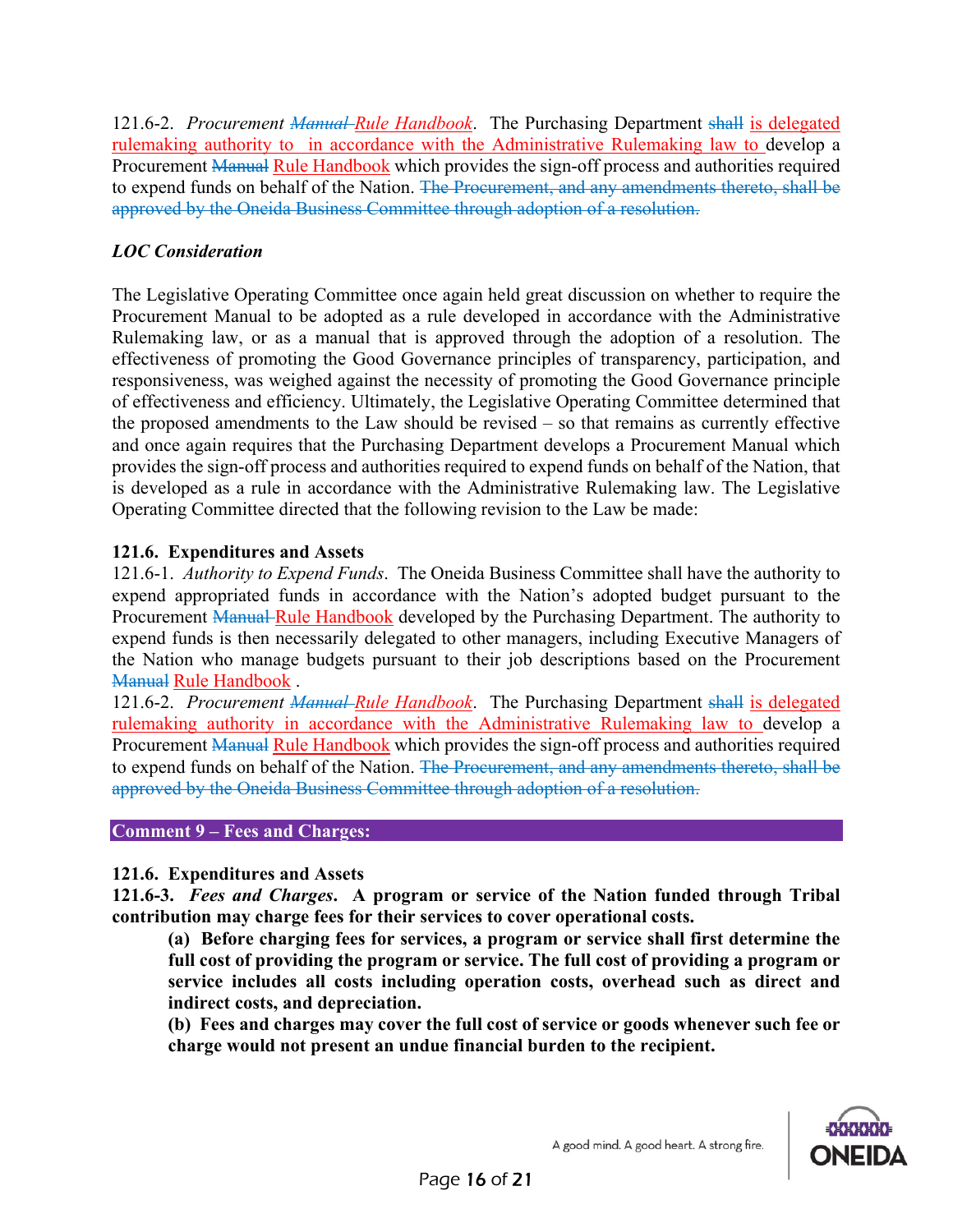#### **(c) Programs and services charging fees may offer fee waivers, provided that the program or service has developed a standard operating procedure which outlines fee waiver eligibility and requirements.**

**Lisa Liggins (written):** Line 244 – This section could be interpreted that it's an "all or nothing" approach to fees and charges. Either charge the "full cost" as defined in the is section, or offer fee waivers – no middle ground.

### *Response*

The commenter provides that the way the section on fees and charges is drafted could lead to the interpretation that a program or service is only allowed to charge either the full cost of providing the service or program, or no cost by providing fee waivers.

To eliminate any potential confusion in the interpretation of this section of the Law the following revision is recommended:

### **121.6. Expenditures and Assets**

121.6-3. *Fees and Charges*. A program or service of the Nation funded through Tribal contribution may charge fees for their services to cover operational costs.

(a) Before charging fees for services, a program or service shall first determine the full cost of providing the program or service. The full cost of providing a program or service includes all costs including operation costs, overhead such as direct and indirect costs, and depreciation.

(b) Fees and charges may be issued to cover up to the full cost of service or goods whenever such fee or charge would not present an undue financial burden to the recipient.

(c) Programs and services charging fees may offer fee waivers, provided that the program or service has developed a standard operating procedure which outlines fee waiver eligibility and requirements.

# *LOC Consideration*

The Legislative Operating Committee disagreed that this section of the Law needed clarification and determined that no revision to the Law is necessary based on this comment.

### **Comment 10 – Obligated Future Expenditures:**

### **121.6. Expenditures and Assets**

**121.6-5.** *Obligated Future Expenditures***. No fund unit shall obligate the Nation to make any future expenditures beyond the current budget year unless the fund unit identifies, and the Oneida Business Committee approves through the adoption of a resolution, the source and extent of any future funds that are recommended to be held in reserve to meet that future obligation.**

**Lisa Liggins (written):** Line 267 – As written, it appears that an entity, such as the DTS, can't enter into a long-term contract for technical support because they would be obligating future



A good mind. A good heart. A strong fire.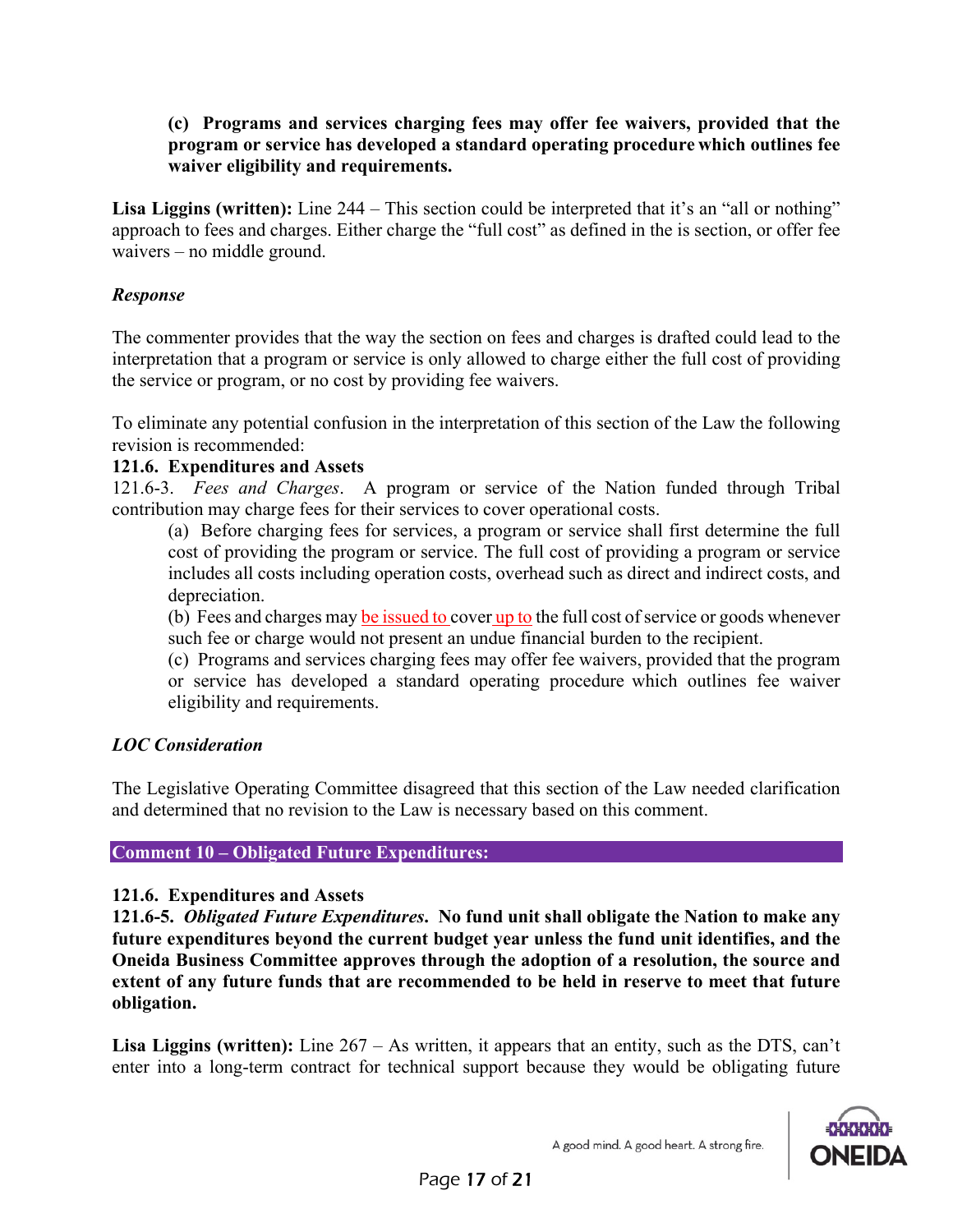expenditures. I don't think this is the intent, but if so, who will be responsible to keep track and list all those contracts in the resolution? I assume this isn't the intent and suggest it be clarified.

### *Response*

The commenter questions the clarity of the intent of section 121.6-5 of the Law regarding obligated future expenditures. This provision of the Law provides that no fund unit shall obligate the Nation to make any future expenditures beyond the current budget year unless the fund unit identifies, and the Oneida Business Committee approves through the adoption of a resolution, the source and extent of any future funds that are recommended to be held in reserve to meet that future obligation. *[1 O.C. 121.6-5]*.

When developing this provision of the Law, the Legislative Operating Committee collaborated with the Finance Administration and focused much of its discussion on large obligated future expenditures such as multi-year land acquisitions. The intent of this provision of the Law could be clarified. It is recommended that the Legislative Operating Committee work with the Finance Administration to clarify this provision of the Law so that its intent and applicability will be clear to the reader.

## *LOC Consideration*

The Legislative Operating Committee agreed that this provision of the Law needed needs clarification, and directed the drafting attorney to meet with the Finance Administration to address this issue.

**Comment 11 – Definition for Government Services and Enterprises:**

### **121.6. Expenditures and Assets**

### **121.6-9.** *Capital Improvements***.**

**(a)** *Capital Improvement Plan for Government Services.* **The Oneida Business Committee shall develop, and the General Tribal Council shall approve, a capital improvement plan for government services.**

**(b)** *Capital Improvement Plan for Enterprises.* **Capital improvement plans for enterprises may be brought forward as needed, provided that the Oneida Business Committee shall approve all capital improvement plans for enterprises.**

**Lisa Liggins (written):** Line 288 and 297 – "government services" and "enterprises" should be defined.

### *Response*

The commenter requests that a definition for both "government services" and "enterprises" be included in the Law.

It is recommended that the Law be revised to include the following definitions:

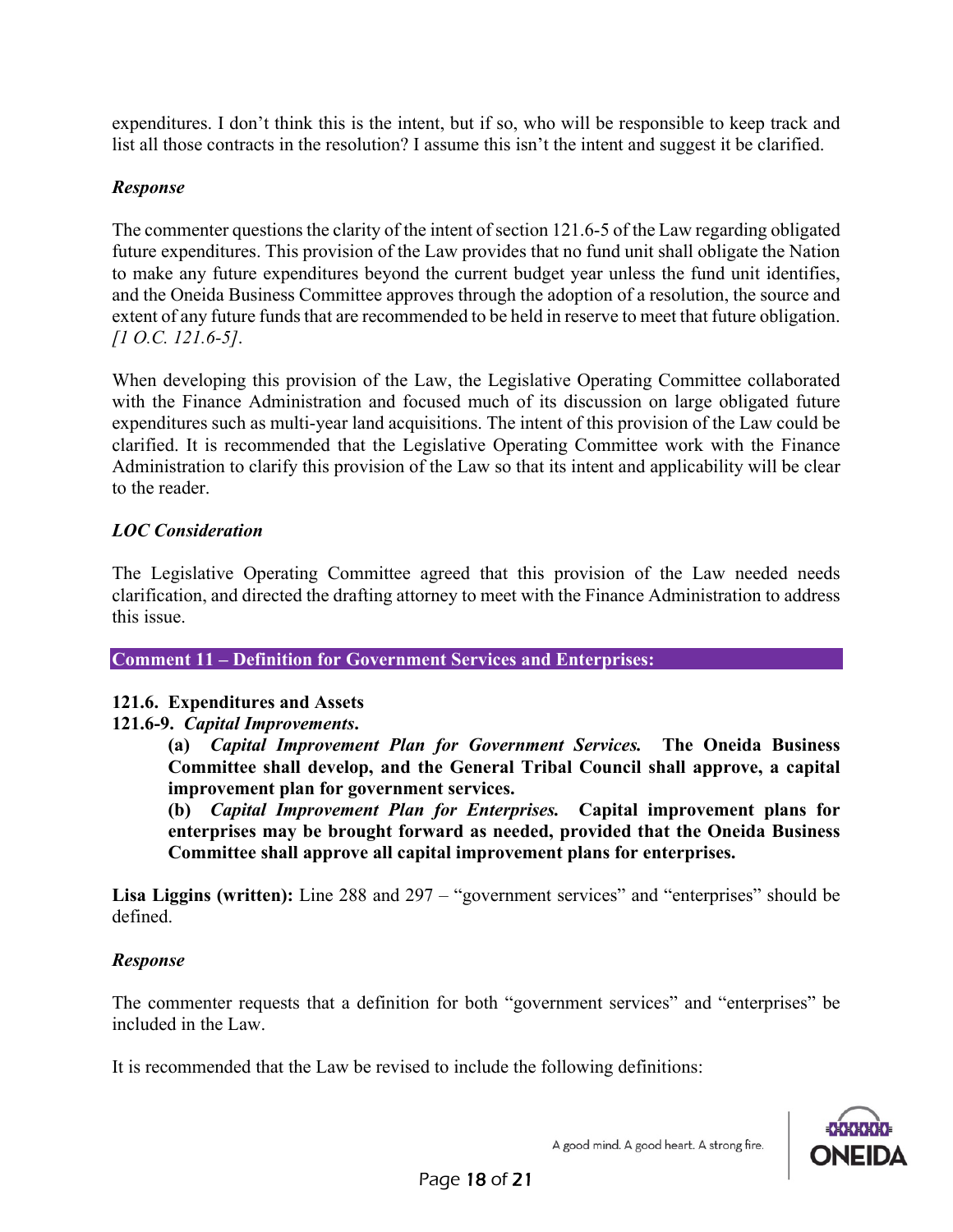## **121.3. Definitions**

121.3-1. This section shall govern the definitions of words and phrases used within this law. All words not defined herein shall be used in their ordinary and everyday sense.

(h) "Enterprise" means any area or activity of the Nation that is engaged in for the business of profit.

(o) "Government service" means any area or activity of the Nation that is not expected to create revenue for the Nation and not expected to make a profit at any time.

## *LOC Consideration*

The Legislative Operating Committee determined that in an effort to provide greater clarificatio0n the Law should be revised to include the following definitions:

## **121.3. Definitions**

121.3-1. This section shall govern the definitions of words and phrases used within this law. All words not defined herein shall be used in their ordinary and everyday sense.

(h) "Enterprise" means any area or activity of the Nation that is engaged in for the business of profit.

(o) "Government service" means any area or activity of the Nation that is not expected to create revenue for the Nation and not expected to make a profit at any time.

**Comment 12 – Unbudgeted Positions:**

### **121.9. Employment and Labor Allocations**

**121.9-3.** *Unbudgeted Positions***. Any position which has not been specifically budgeted for and included in the labor allocation list shall be prohibited. Budgeted labor dollars and approved positions shall not be transferrable in any form.**

**(a)** *Exception***. The Oneida Business Committee may authorize an unbudgeted position for a fund unit.**

**Lisa Liggins (written):** Line 390 – not clear if a new fully grant funded position would be allowable. It should be?

### *Response*

The commenter questions whether the prohibition of unbudgeted positions that have not been provided for in the labor allocations list provided for in section 121.9-3 of the Law applies to fully grant funded positions, and states that it should not apply to fully grant funded positions.

As written, any position, including a fully grant funded position, which has not been specifically budgeted for and included in the Nation's labor allocation list shall be prohibited. *[1 O.C. 121.9- 3]*. The Law does provide an exception to this prohibition. The Law allows the Oneida Business Committee to authorize an unbudgeted position which has not been identified in the Nation's labor allocation list for a fund unit. Therefore, a fund unit may seek authorization from the Oneida Business Committee for an unbudgeted fully granted funded position.

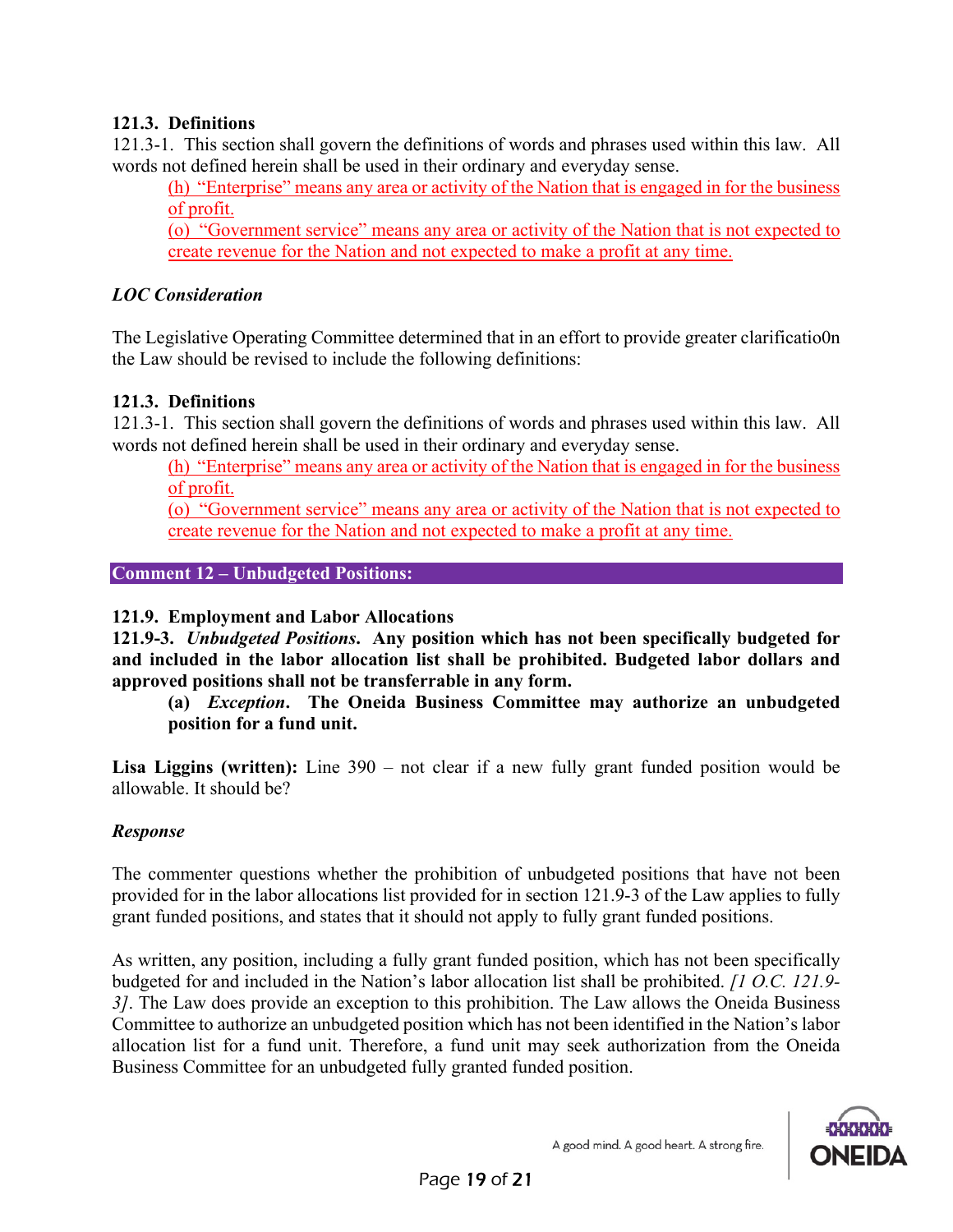There is no revision to the Law recommended based on this comment.

### *LOC Consideration*

The Legislative Operating Committee agrees that the Law would allow the Oneida Business Committee to authorize an unbudgeted position which has not been identified in the Nation's labor allocation list for a fund unit, so a fund unit may seek authorization from the Oneida Business Committee for an unbudgeted fully granted funded position. Therefore, no revision to the Law is necessary based on this comment.

**Comment 13 – Notification of Law of Compliance to the General Tribal Council:**

#### **121.12. Enforcement**

**121.12-1.** *Compliance and Enforcement.* **All employees and officials of the Nation shall comply with and enforce this law to the greatest extent possible.**

**(a) The Executive Managers shall notify the Oneida Business Committee of any fund unit which does not comply with the budget schedule or guidelines. A list of all fund units which did not comply with the budget schedule or guidelines shall be included in the annual report to the General Tribal Council.**

Lisa Liggins (written): Line  $468$  – reporting this list doesn't have anything to do with enforcement and it should be deleted. This should be a personnel issue for the Executive Managers to handle. If the concern is that someone dropped the ball and a service wasn't included that should have been, then reporting the offender to GTC doesn't correct the situation. Another action may be needed here to get to the correction desired.

#### *Response*

The commenter requests that the provision requiring the executive managers to notify the Oneida Business Committee of any fund unit which does not comply with the budget schedule or guidelines, so that a list of those fund units can be included in the annual report to the General Tribal Council be removed from the Law as this does not enhance enforcement of the Law and should be a personnel issue handled by the executive managers.

The Legislative Operating Committee included the provision which requires the executive managers to notify the Oneida Business Committee of any fund unit which does not comply with the budget schedule or guidelines so that a list of those fund units can be included in the annual report to the General Tribal Council in an effort to increase accountability – not only accountability for compliance by the fund units, but also accountability by the executive managers to ensure they are properly enforcing the Law.

Whether to also include the requirement that the executive managers to notify the Oneida Business Committee of any fund unit which does not comply with the budget schedule or guidelines so that a list of those fund units can be included in the annual report to the General Tribal Council is a policy decision for the Legislative Operating Committee to make. The Legislative Operating Committee may make one of the following determinations: